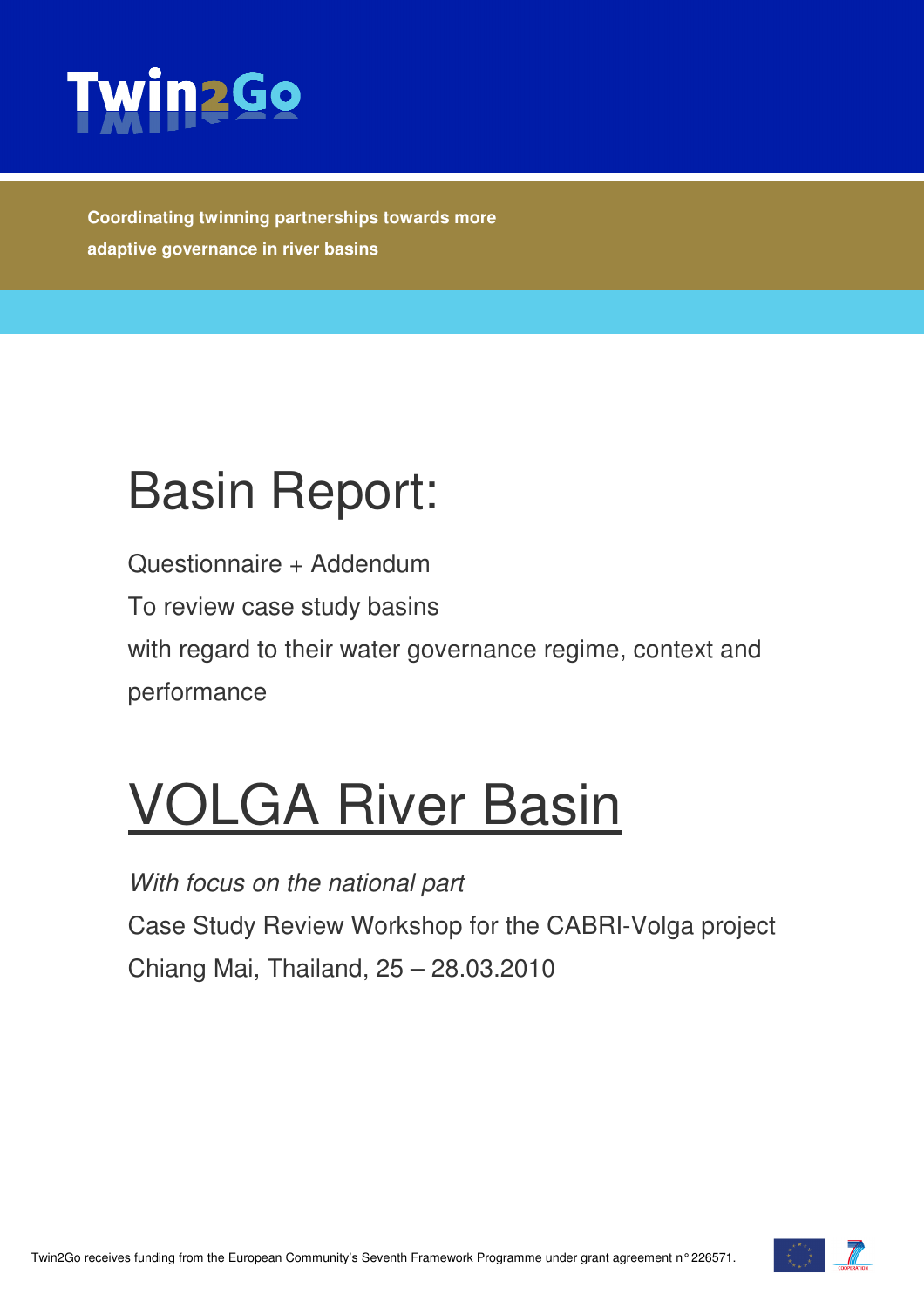#### **About this questionnaire**

This questionnaire was developed within the scope of the Twin2Go project. It serves to record case study data about a river basin's water governance regime, its context and its performance. An explanation of the indicators, pre-defined scores and potential data sources is provided in the guidance on this questionnaire. (Twin2Go, Guidance on the Questionnaire of the Twin2Go - Case Study Review Workshops. 13/03/10).

Scores to each of the indicators are assigned according the suggested score scheme proposed in the guidance. In the case of numerical indicators like indices, the numerical values are added in brackets after the score, e.g. "B (0.178)" or "C (12,534)". For a better understanding of the recorded issue, additional information is added in the "comments" column.

- If not specified differently, the indicators refer to the national part of the basin of interest. The report only considers the national part of the basin.
- In general, you should check the GWP toolbox for papers, reports, etc. as data sources of your region, especially with regard to the water governance regime.

Prefilled questionnaires were discussed and completed in workgroup sessions during the Review Workshop in Berlin (05-07/05/10). Difficulties concerning indicators were discussed in the plenum. The most controversial indicator was no. 8, "National basin organisation or comparable arrangement". No formal basin organisation exists that is responsible for the total Hungarian part of the Tisza catchment. Instead, several sub-basin organisations care for water management and are relatively independent on management issues. This issue as well as further remarks and suggestions concerning several indicators are documented in the Tisza questionnaire.

Despite good progress during the workshop, final scores could not be determined for indicators 18, 19, 79 and 80. These indicators were post-processed after the workshop by participating experts who consulted:

- the water management sector of the newly organised Ministry of Rural Development (to which the previous Environmental and Water Ministry had been integrated),
- the Agricultural and Food Sciences Centre of the University of Debrecen, and
- the Trans-Tisza Region Environmental, Nature Protection and Water Inspectorate.

Based on the preliminary synthesis results and discussion during the Twin2Go synthesis workshop (Stockholm, 01-02/09/10) an addendum was made with some additional parameters. This addendum has been filled by the same experts.

**The resulting data will be post-processed and added to the Twin2Go database. Should you feel these scores do not reflect the situation of the basin accurately, or want to contest any of the information included, you may contact the project organisers. Contact information as well as additional information regarding the project and the results can be found on www.twin2go.eu.** 

**Names of participating experts have been removed for confidentiality purposes.**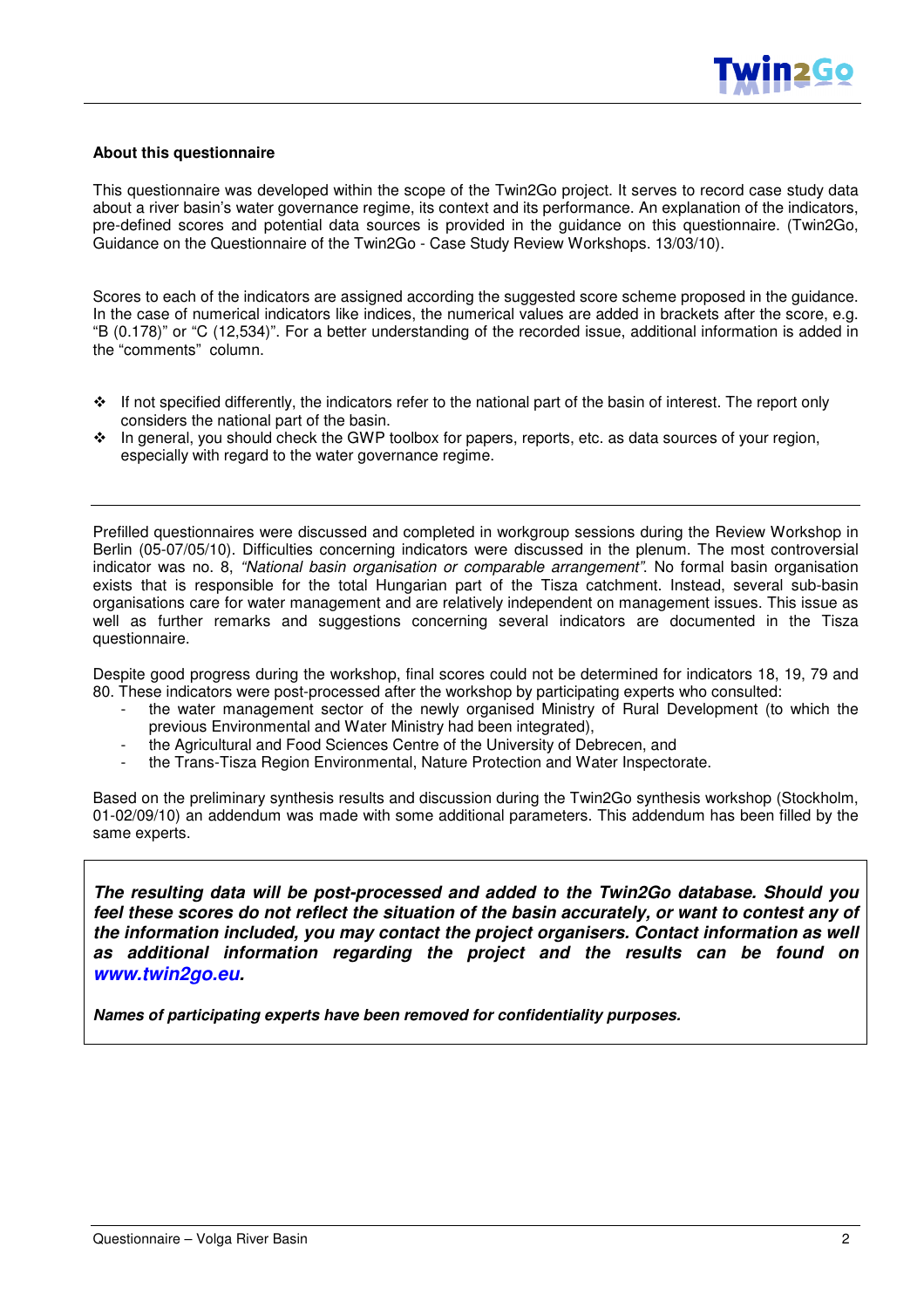

#### **Table of Contents**

| a) Water policy, institutional & legal framework (formal and informal)<br>4                                                                               |
|-----------------------------------------------------------------------------------------------------------------------------------------------------------|
| b) Formalisation of IWRM principles & Millennium Development Goals<br>9                                                                                   |
| c) Decision making regarding uncertainties<br>10                                                                                                          |
| II) Actor networks with emphasis on the role and interactions of state and non-state actors and power<br>a) Cooperation and coordination structures<br>12 |
| b) Information sharing via formal rules, dependency relationships etc.<br>13                                                                              |
| III) Multi-level interactions across administrative boundaries and vertical integration across levels and horizontal<br>a) Centralisation<br>13           |
|                                                                                                                                                           |
|                                                                                                                                                           |
|                                                                                                                                                           |
|                                                                                                                                                           |
|                                                                                                                                                           |
|                                                                                                                                                           |
|                                                                                                                                                           |
|                                                                                                                                                           |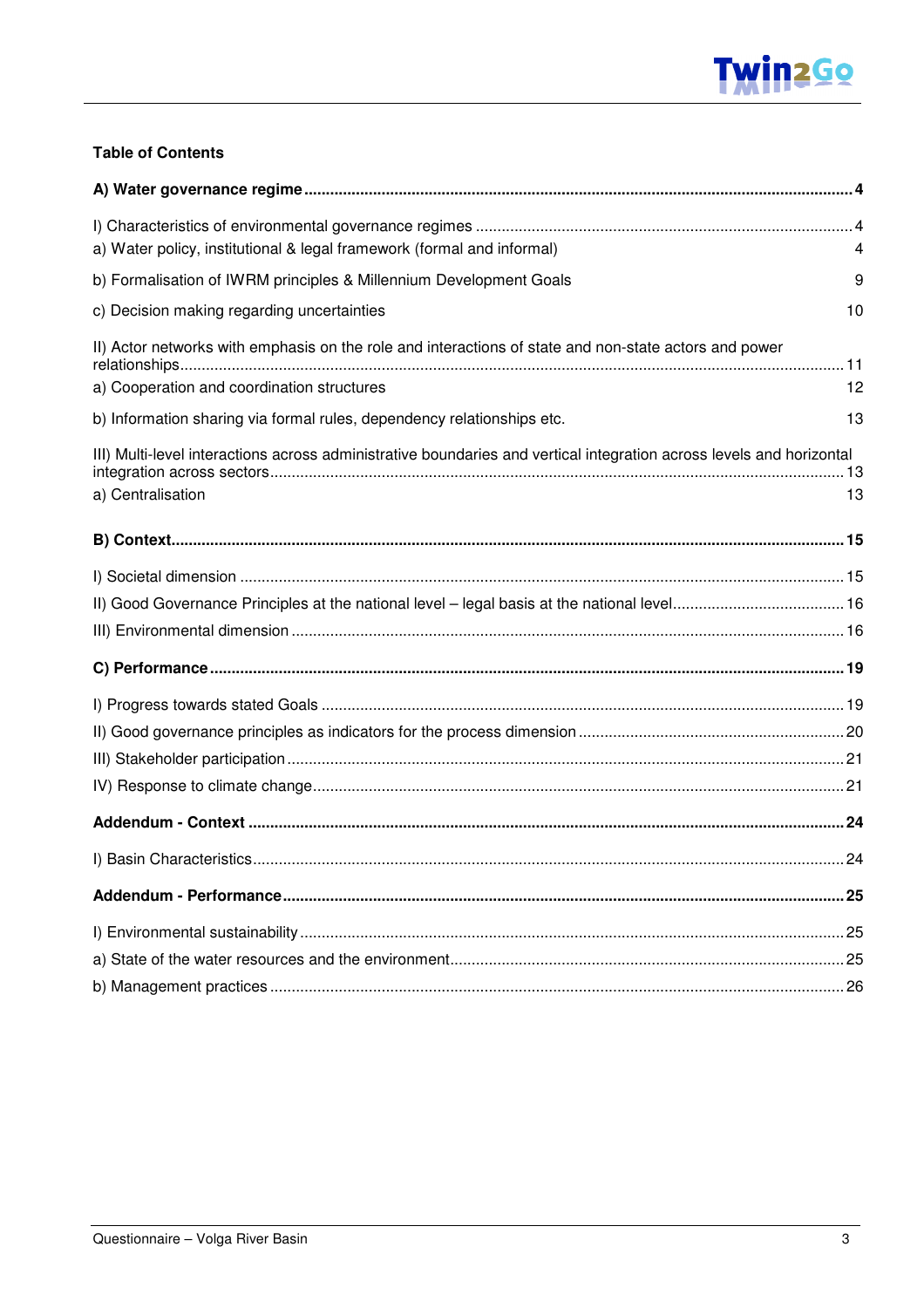

#### **A) Water governance regime**

| No. | <b>Indicator</b>                                                                                | <b>Score</b> | <b>Comments</b>                                                                                                                                                                                                                                                                                                                                                                                                                                                                                                                                                                                                                                                                                                                                                                                   |
|-----|-------------------------------------------------------------------------------------------------|--------------|---------------------------------------------------------------------------------------------------------------------------------------------------------------------------------------------------------------------------------------------------------------------------------------------------------------------------------------------------------------------------------------------------------------------------------------------------------------------------------------------------------------------------------------------------------------------------------------------------------------------------------------------------------------------------------------------------------------------------------------------------------------------------------------------------|
|     | I) Characteristics of environmental governance regimes                                          |              |                                                                                                                                                                                                                                                                                                                                                                                                                                                                                                                                                                                                                                                                                                                                                                                                   |
|     | a) Water policy, institutional & legal framework (formal and informal)                          |              |                                                                                                                                                                                                                                                                                                                                                                                                                                                                                                                                                                                                                                                                                                                                                                                                   |
| 1.  | <b>Domestic water legislation</b><br>(laws, by-laws, etc.) in place?                            | A            | Domestic water legislation is in place. The major national water law is the RF "Water Code",<br>2006 (entry into force 2007). It replaces the previous national Water Code of the Russian<br>Federation, 1996. It sets the framework for water management at different levels. Elements of<br>domestic water legislation are also contained in the following laws:<br>1) Law on environmental protection 2002.<br>2) Law on safety of hydro-technical facilities, 1997 FZ-117<br>3) Law on land melioration, 1996 FZ-4<br>4) Law on internal waters, territorial sea and adjacent zone of the Russian Federation, 1998<br>5) Constitution of the Russian Federation, 1993 art. 9, 72,<br>and others.<br>The extensive system of by-laws is in place.<br>The experts' choice is not controversial. |
| 2.  | <b>Domestic Water Law: Public</b><br>character of water and legal<br>status of water use rights | В            | Water use rights are defined by the RF Water Code and by the existing civil legislation. Water Code<br>envisages priority of federal property on water resources. Property of Russian Federation subjects,<br>municipalities, individuals and legal entities is established only over ponds and water ravines<br>located within private lands. Private property is limited in scope.<br>Existing principles of water ownership are badly defined in the water laws and difficult to<br>understand.<br>The experts' choice is not controversial.                                                                                                                                                                                                                                                   |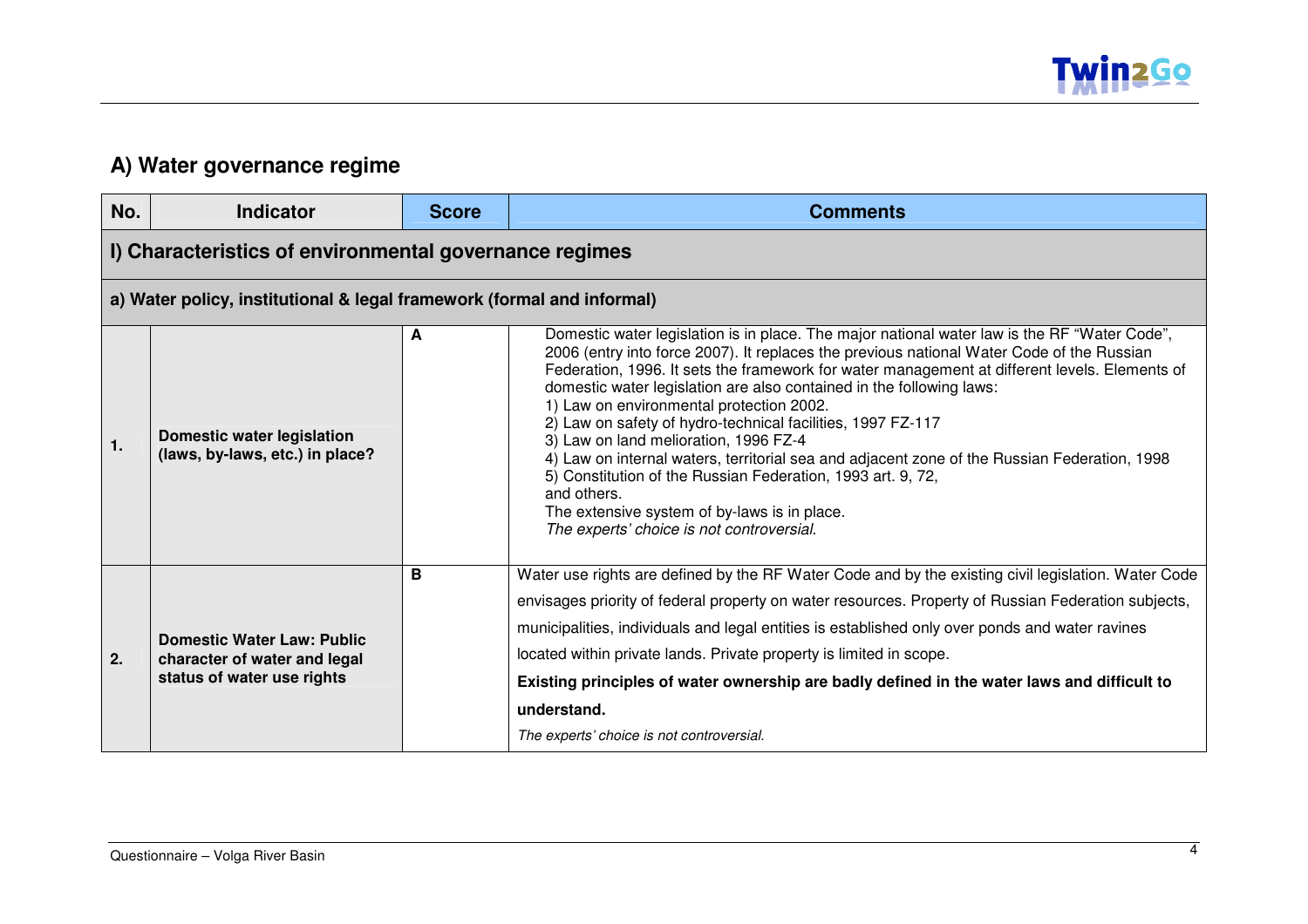

| No. | <b>Indicator</b>                                                                               | <b>Score</b> | <b>Comments</b>                                                                                                                                                                                                                                                                                                                                                                                                                                                                                                                                                                                                                                                                                                                                                                                                                                                                                                            |
|-----|------------------------------------------------------------------------------------------------|--------------|----------------------------------------------------------------------------------------------------------------------------------------------------------------------------------------------------------------------------------------------------------------------------------------------------------------------------------------------------------------------------------------------------------------------------------------------------------------------------------------------------------------------------------------------------------------------------------------------------------------------------------------------------------------------------------------------------------------------------------------------------------------------------------------------------------------------------------------------------------------------------------------------------------------------------|
| 3.  | <b>Domestic Water Law: Explicit</b><br>recognition of traditional and<br>indigenous water uses | A            | RF Water Code 2006 recognises special rights for water use by traditional and indigenous<br>people of the North, Siberia and the Far East of Russia. In this case the agreements on water use<br>between the authorities and water users are not required. Thus, the law (art.11) envisages the<br>simplified procedures for access to water resources by these stakeholders.<br>The experts' choice is not controversial.                                                                                                                                                                                                                                                                                                                                                                                                                                                                                                 |
| 4.  | Domestic Water Law: On flow<br>availability, third party rights<br>and ecological requirements | A            | Water Code 2006 defines environmental priorities within the process of water use (art.129, 209),<br>environmental damage to water resources is prohibited<br>Unclear formulation of Indicator - what is meant by third party rights and flow availability.                                                                                                                                                                                                                                                                                                                                                                                                                                                                                                                                                                                                                                                                 |
| 5.  | Integration of domestic water<br>legislation                                                   | A            | RF Water Code 2006 is the basic and comprehensive national water law, and it integrates the<br>water-related legislation.<br>The experts' choice is not controversial.                                                                                                                                                                                                                                                                                                                                                                                                                                                                                                                                                                                                                                                                                                                                                     |
| 6.  | <b>Multilevel structure of domestic</b><br>water legislation and<br>subsidiarity               | A            | RF Water Code 2006 reflects the multilevel structure of domestic water legislation and subsidiarity.<br>It defines authorities, responsibilities and functions of respective water authorities in the Russian<br>Federation subjects (39) entirely or partially located in the Volga Basin. It established further<br>decentralisation of water management between federal-regional-local levels.<br>The experts' choice is not controversial.                                                                                                                                                                                                                                                                                                                                                                                                                                                                             |
| 7.  | <b>Existence of formal domestic</b><br>administrative structure for<br>water governance        | A            | Federal Agency for Water Resources (FAVR), under the RF Ministry for natural resources and<br>Federal Service for Control over Environment and Resource use are the main national authorities<br>responsible for water management. There is a number of government ministries and bodies dealing<br>with sectoral water management, including for example: RF Ministry for Emergencies (Emercom)<br>that deals with floods; RF Hydrometeorological Service that deals with water monitoring.<br>Other federal administrations involved in water governance include: RF Ministry for Economic<br>Development, RF Ministry for Regional Development, RF Ministry for Agriculture, RF Ministry for<br><b>Transport, RF Energy Ministry</b><br>All federal administrative structures have territorial affiliations in the regions, including the provinces<br>of the Volga Basin.<br>The experts' choice is not controversial. |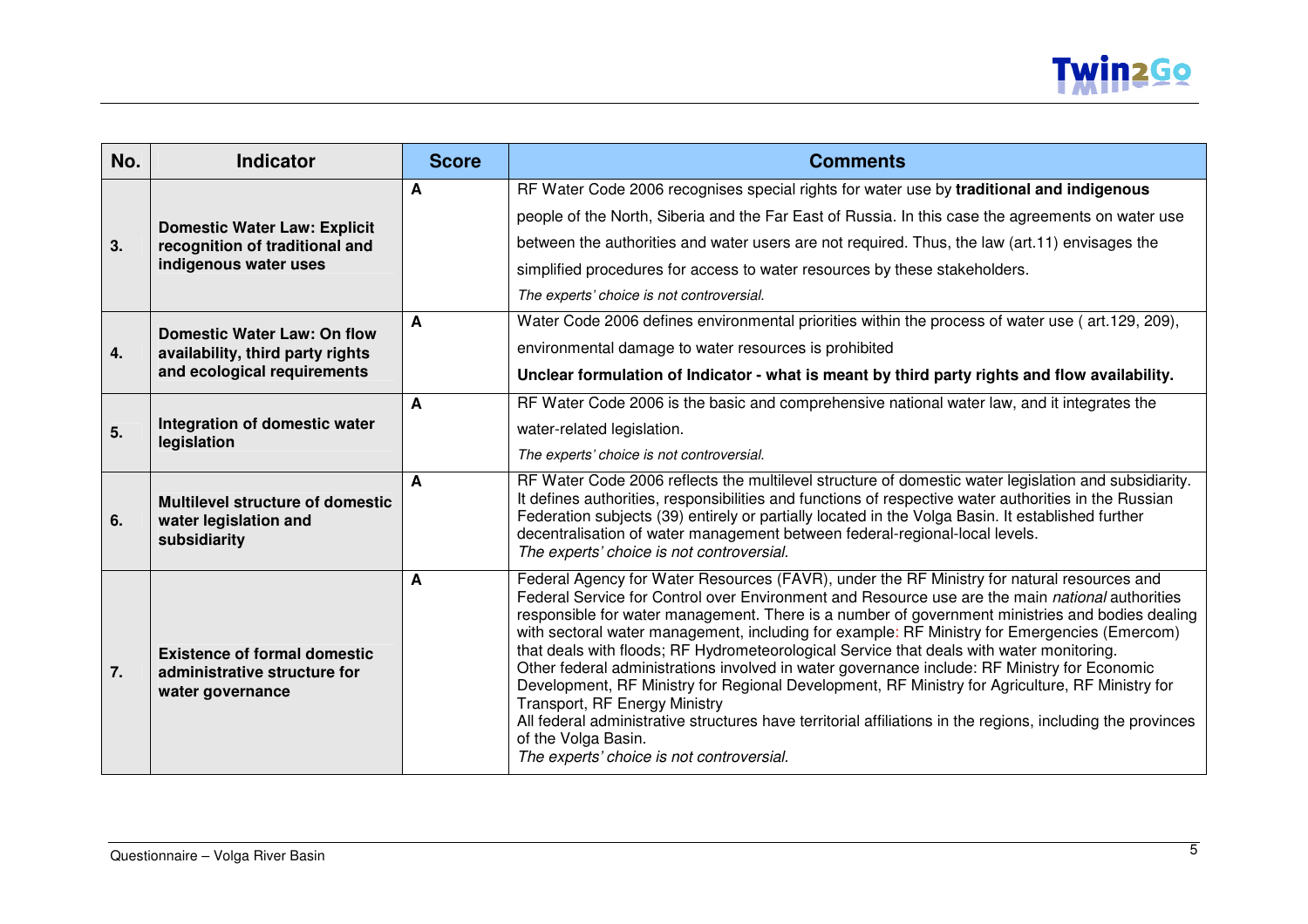

| No. | <b>Indicator</b>                                                                                                           | <b>Score</b>  | <b>Comments</b>                                                                                                                                                                                                                                                                                                                                                                                                                                                                                                                                                                                                                                                                                                                                                             |
|-----|----------------------------------------------------------------------------------------------------------------------------|---------------|-----------------------------------------------------------------------------------------------------------------------------------------------------------------------------------------------------------------------------------------------------------------------------------------------------------------------------------------------------------------------------------------------------------------------------------------------------------------------------------------------------------------------------------------------------------------------------------------------------------------------------------------------------------------------------------------------------------------------------------------------------------------------------|
| 8.  | National basin organisation or<br>comparable arrangement                                                                   | B             | Basin water organisations are the major territorial administrations for basin water management in<br>Russia. Four Water Basin Management authorities are in place in the Volga Basin – for each of the<br>Volga sub-basins, i.e. the Upper Volga, the Moskva-Oka, the Kama, the Lower Volga. They are<br>territorial bodies of the Federal Agency for Water Resources (FAVR). Illogical division into 4<br>parts from a hydrological point of view.<br>The system of river basin councils has been recently introduced by the RF Water Code. Volga<br>Basin Council is established (see the Ordinance of the RF Government dated by November 30,<br>2006 # 727 "On the Order of Basin Councils Establishment and Activities"."<br>The experts' choice is not controversial. |
| 9.  | <b>Formalised transboundary</b><br>coordination organisation                                                               | na            | Volga is the national river, so this indicator is not applicable                                                                                                                                                                                                                                                                                                                                                                                                                                                                                                                                                                                                                                                                                                            |
| 10. | <b>Formal institution (legislation)</b><br>that prescribes the basin<br>management principle                               | <b>B</b> or A | Water basin management principle is sealed in the RF Water Code. Volga basin consists of four<br>sub-basins: the Upper Volga, the Moskva-Oka, the Kama, the Lower Volga. The Code divides the<br>Volga into 4 parts which does not seem to be a very logical and effective way for integrated<br>water management and administration.<br>A or B – disagreement between experts (whether sub-basin principle applied to Volga basin is<br>effective)                                                                                                                                                                                                                                                                                                                         |
| 11. | Water (basin) strategies,<br>programmes and plans                                                                          | A             | Russia adopted the national Water Strategy up to 2020, and action plans consisting of 33 actions<br>("Plan of measures for implementation of water strategy up to 2020). Ordinance of RF Government<br>N 1235-p, 27 Aug. 2009. National government programme "Clean Water" is being elaborated.<br>Some regional authorities are adopting regional plans in their river basins.<br>The experts' choice is not controversial.                                                                                                                                                                                                                                                                                                                                                |
| 12. | <b>Financing mechanisms:</b><br>Degree of investment from<br>private sector/ public/ other<br>sources (e.g. international) | B             | Dominance of public sources; new trends in expanding the share of private sources are registered.<br>National Water Strategy up to 2020 envisage costs of about \$20 billion; federal financing accounts<br>for about 75%<br>International sources for water resources management are not substantial; declined since 1990s,<br>when Russia had been highly dependent on foreign funding sources.<br>In practice, centralized financing is not used at the regional level to meet the real needs of<br>improving water quality or water management practices. Centralized financing cannot<br>properly take into account local specifics and needs.<br>The experts' choice is not controversial.                                                                            |
| 13. | <b>Economic instruments</b><br>Is water for irrigation priced?                                                             | B             | Yes, water for irrigation is priced. The price is too low.<br>The experts' choice is not controversial.                                                                                                                                                                                                                                                                                                                                                                                                                                                                                                                                                                                                                                                                     |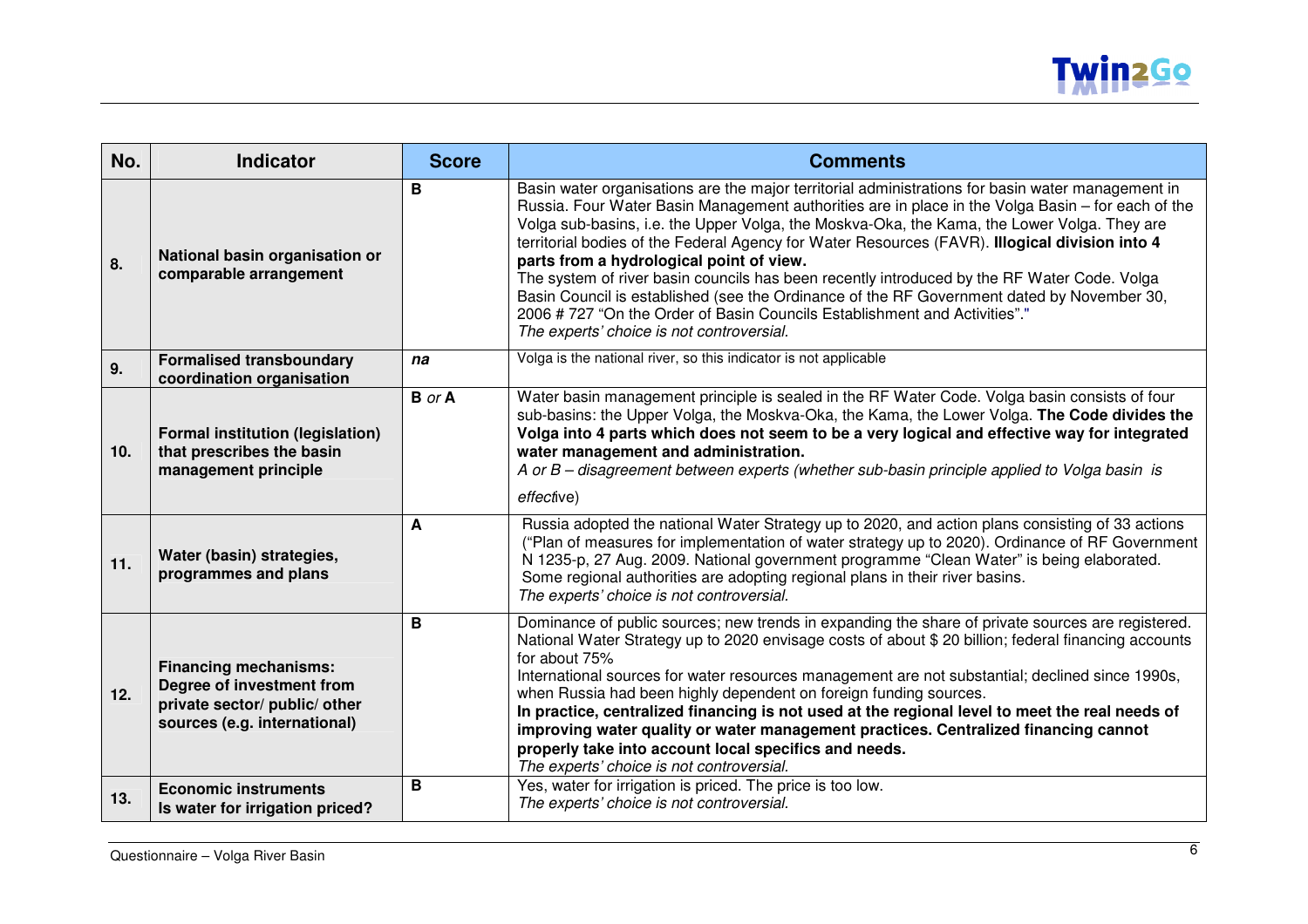

| No. | <b>Indicator</b>                                                                 | <b>Score</b> | <b>Comments</b>                                                                                                                                                                                                                                                                                                                                                                                                                                                                                                                                                                                                                                                                                                                                  |
|-----|----------------------------------------------------------------------------------|--------------|--------------------------------------------------------------------------------------------------------------------------------------------------------------------------------------------------------------------------------------------------------------------------------------------------------------------------------------------------------------------------------------------------------------------------------------------------------------------------------------------------------------------------------------------------------------------------------------------------------------------------------------------------------------------------------------------------------------------------------------------------|
| 14. | <b>Economic instruments</b><br>Is water for households priced<br>in urban areas? | B            | Yes, water for households is priced, but at a low level. The tariff is regulated in different regions by<br>different municipalities, it varies across regions. It is low because of cross-subsidies with<br>enterprises.<br>The experts' choice is not controversial.                                                                                                                                                                                                                                                                                                                                                                                                                                                                           |
| 15. | <b>Economic instruments</b><br>Is water for industry priced?                     | B            | Yes, water for industry is priced. The price is low (some \$10 per 1,000 cubic metres) for all<br>industrial enterprises. For enterprises producing drinking water or generating power for households<br>(for Mosvodokanal and hydro-power stations) the tariff is twice as low. It is too low and it provides<br>no incentives for enterprises to take water-saving measures or for water recycling.<br>The experts' choice is not controversial.                                                                                                                                                                                                                                                                                               |
| 16. | Tradable permits related to<br>water abstraction/use                             | C            | The system of tradable permits is not applied in Russia in general.<br>Instead, the system of agreements between local\regional authorities and water users is in place.<br>Enterprises should get an agreement with the regional authorities (formerly licence) for the right to<br>use water in certain amounts (volumes). These quantitative tasks are set on the basis of water-<br>balance schemes. If limits of water use are exceeded, the enterprises should pay 5-fold. Today,<br>these taxes (charges) are allocated to the local and federal budgets on a 50:50 basis.<br>The formulation of this indicator is to be improved – it is inapplicable to Russia and some<br>other countries. This indicator should go together with N 20 |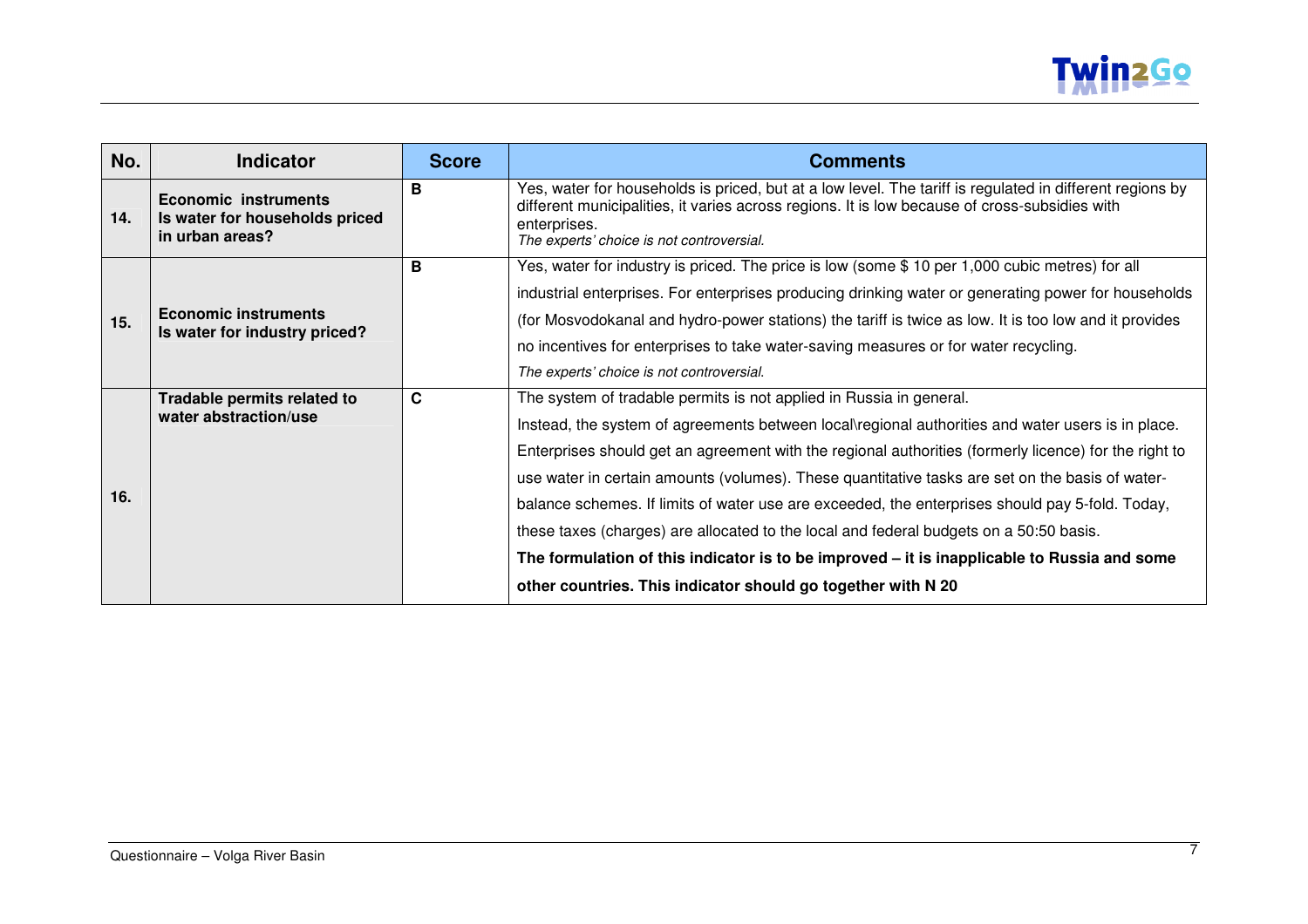

| No. | <b>Indicator</b>                                                                        | <b>Score</b> | <b>Comments</b>                                                                                                                                                                                                                                                                                                                                                                                                                                                                                                                                                                                                                                                                                                                                                                                                                                                                                                                                                                                                                                                                                                                                                                                                               |
|-----|-----------------------------------------------------------------------------------------|--------------|-------------------------------------------------------------------------------------------------------------------------------------------------------------------------------------------------------------------------------------------------------------------------------------------------------------------------------------------------------------------------------------------------------------------------------------------------------------------------------------------------------------------------------------------------------------------------------------------------------------------------------------------------------------------------------------------------------------------------------------------------------------------------------------------------------------------------------------------------------------------------------------------------------------------------------------------------------------------------------------------------------------------------------------------------------------------------------------------------------------------------------------------------------------------------------------------------------------------------------|
| 17. | Polluter pays principle (related<br>to water)                                           | $B+$         | PPP has been introduced in Russia in early 1990s by the new environmental legislation in a course<br>of environmental reforms. Recently there have been some further reforms in PPP system.<br>Currently, about 19% of collected payments go to the federal budget, while 81% is accumulated in<br>the territorial consolidated budgets of the federation subjects (with about a half of this amount<br>transferred to the local budgets).<br>PPP implementation is not effective enough to provide incentives for water polluters to reduce their<br>discharges, to make investments into technological modernisation; many distortions exist.<br>Sometimes polluters prefer not to pay charges, but to be fined, or to get preferential treatment from<br>the local authorities by reaching some individual agreements with them. The tariffs of payments set<br>by the state are too low and do not provide incentives to undertake water-protection measures both<br>in terms of improving quality of water and of applying water recycling principle. This system does<br>not work because enterprises have legal loopholes to circumvent it, and they win cases in courts.<br>The experts' choice is not controversial. |
| 18. | <b>Environmental subsidies</b><br>(related to water)                                    | B            | Environmental subsidies exist and are applied. They are spelt out in legislation, but they are not<br>used in practice, since it is legally impossible to provide subsidies to commercial enterprises. They<br>must be provided to state enterprises. All this leaves loopholes for corruption.<br>The experts' choice is not controversial.                                                                                                                                                                                                                                                                                                                                                                                                                                                                                                                                                                                                                                                                                                                                                                                                                                                                                  |
| 19. | <b>Payment for ecosystem</b><br>services (related to water)                             | $\mathbf{C}$ | No payment for ecosystem services. This concept is being developed now in Russia.<br>The experts' choice is not controversial.                                                                                                                                                                                                                                                                                                                                                                                                                                                                                                                                                                                                                                                                                                                                                                                                                                                                                                                                                                                                                                                                                                |
| 20. | <b>Tradable permits (related to</b><br>water quality, maximum,<br>allowable loads etc.) | $\mathbf{C}$ | The system of tradable permits is not applied in Russia. However, the system of agreements is<br>used which is not clearly defined and it leaves loopholes for enterprises allowing them to pay the<br>minimum, even less than is prescribed by legislation (see also N 16).                                                                                                                                                                                                                                                                                                                                                                                                                                                                                                                                                                                                                                                                                                                                                                                                                                                                                                                                                  |
|     |                                                                                         |              | The experts' choice is not controversial.                                                                                                                                                                                                                                                                                                                                                                                                                                                                                                                                                                                                                                                                                                                                                                                                                                                                                                                                                                                                                                                                                                                                                                                     |
| 21. | Environmental tax (related to<br>water)                                                 | B            | Water Tax is applied according to the RF Tax Code (ch.25.2). It defines: tax-payers, tax objects, tax basis,<br>tax period, tax fee, procedures for tax calculation, requirements and dates of tax payments. The tax payers<br>include organisations and individuals involved in water use. Those actors who signed the water use<br>agreement are exempted from water tax in order to exclude double taxation. Enterprises pay for amounts of<br>discharged pollutants into water bodies.<br>The experts' choice is not controversial.                                                                                                                                                                                                                                                                                                                                                                                                                                                                                                                                                                                                                                                                                       |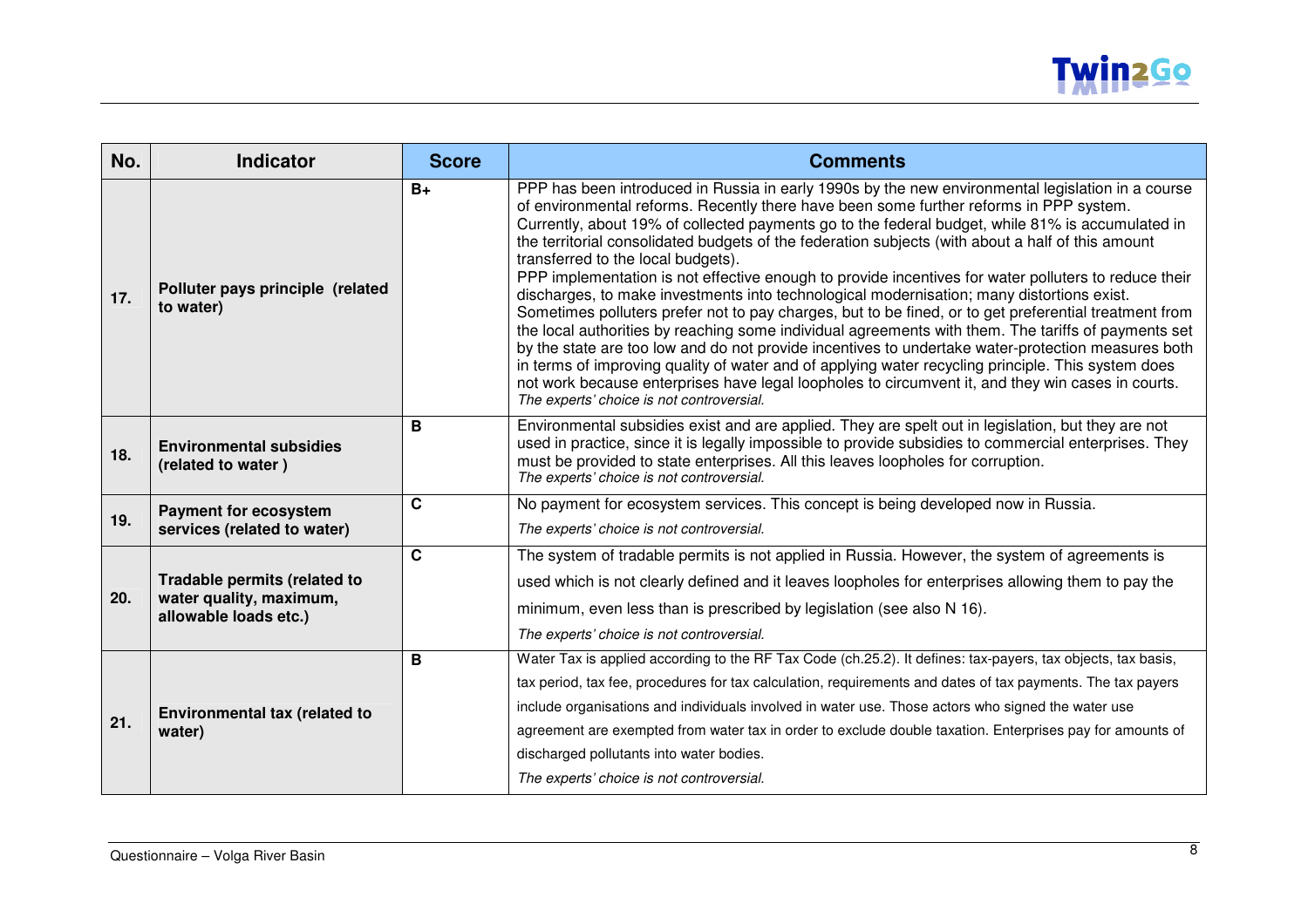

| No.  | <b>Indicator</b>                                                                    | <b>Score</b> | <b>Comments</b>                                                                                                                                                                                                                                                                                                                                                                                                                                                                                                                                                                                                                                                                                                                                                                                                                                                                                                                                                                                                                                |
|------|-------------------------------------------------------------------------------------|--------------|------------------------------------------------------------------------------------------------------------------------------------------------------------------------------------------------------------------------------------------------------------------------------------------------------------------------------------------------------------------------------------------------------------------------------------------------------------------------------------------------------------------------------------------------------------------------------------------------------------------------------------------------------------------------------------------------------------------------------------------------------------------------------------------------------------------------------------------------------------------------------------------------------------------------------------------------------------------------------------------------------------------------------------------------|
| 22.  | <b>Presence of substituting</b><br>informal institutions for<br>management of water | C            | In the 1990s, during the transition period in Russia, the symbiosis of three elements - informal<br>relations, privatisation and liberalisation - opened the way for oligopolistic structures. Market<br>relations were included into the already existing system of informal relations in the sphere of<br>resource management and ownership. Many attempts to establish efficient institutions often failed,<br>while some new institutions simply were incorporated in the established system of illegitimate<br>relations. Conflicts between the parties are settled on the basis of belonging to a certain interest<br>group. The power to solve the conflict in favour of one of the parties may be exercised, if the key<br>actors, irrespective of their official status, have real power. Despite numerous laws, codes and<br>ordinances in water sector, the legal norms remain vague, with legal loopholes and non-<br>implementation of laws. Corruption is wide-spread.<br>In general, questions #22 and 23 are rather confusing. |
| 23.  | <b>Presence of complementary</b><br>informal institutions for water<br>management   | В            | Independent experts and NGOs play a certain role in water management and sometimes are used<br>by the authorities to help resolve conflicts and improve the environment.<br>In general, questions #22 and 23 are rather confusing.                                                                                                                                                                                                                                                                                                                                                                                                                                                                                                                                                                                                                                                                                                                                                                                                             |
| 23.a | Case-specific indicator(s)                                                          |              |                                                                                                                                                                                                                                                                                                                                                                                                                                                                                                                                                                                                                                                                                                                                                                                                                                                                                                                                                                                                                                                |
|      | b) Formalisation of IWRM principles & Millennium Development Goals                  |              |                                                                                                                                                                                                                                                                                                                                                                                                                                                                                                                                                                                                                                                                                                                                                                                                                                                                                                                                                                                                                                                |
|      |                                                                                     | $\mathbf{A}$ | Integrated principle is fermally spelt out in democtic water legislation, and it has been in existence                                                                                                                                                                                                                                                                                                                                                                                                                                                                                                                                                                                                                                                                                                                                                                                                                                                                                                                                         |

| 24. | <b>Formalised IWRM principles</b>                    | A | Integrated principle is formally spelt out in domestic water legislation, and it has been in existence<br>for a long time. But there is a gap between official principles and their real implementation.<br>IWRM is incorporated in legislation and in planning (Federal Target Volga revival programme) but<br>the actual importance of the programme became lower than it was planned because of insufficient<br>financing and low stakeholder activity.<br>The experts' choice is not controversial. |
|-----|------------------------------------------------------|---|---------------------------------------------------------------------------------------------------------------------------------------------------------------------------------------------------------------------------------------------------------------------------------------------------------------------------------------------------------------------------------------------------------------------------------------------------------------------------------------------------------|
| 25. | State of implementation of<br><b>IWRM</b> principles |   | See above.<br>Long-term Plans for 1998-2010 existed and were partly implemented, but then they were cancelled<br>in 2006.<br>IWRM principles are used in the new RF Water Strategy up to 2020.<br>The experts' choice is not controversial.                                                                                                                                                                                                                                                             |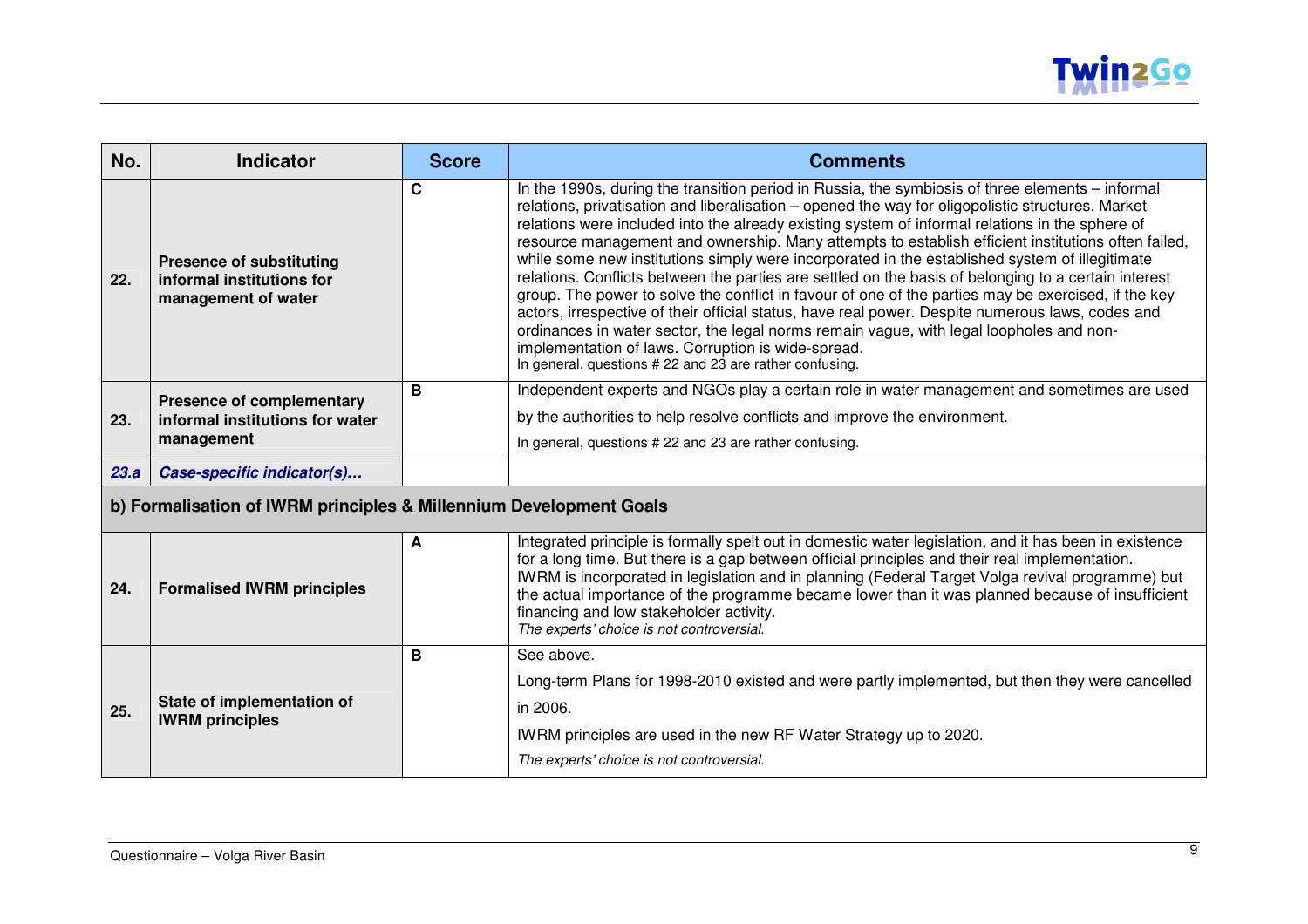

| No.  | <b>Indicator</b>                                                                                   | <b>Score</b> | <b>Comments</b>                                                                                                                                                                                                                                                                                                                                                                                                                                                                                                                                                                                                                                                                                       |  |
|------|----------------------------------------------------------------------------------------------------|--------------|-------------------------------------------------------------------------------------------------------------------------------------------------------------------------------------------------------------------------------------------------------------------------------------------------------------------------------------------------------------------------------------------------------------------------------------------------------------------------------------------------------------------------------------------------------------------------------------------------------------------------------------------------------------------------------------------------------|--|
| 26.  | <b>Capacity to implement IWRM</b>                                                                  | B            | Formally, the domestic capacity does exist (river basin authorities, basin councils, Federal Agency<br>on Water Resources under the RF Ministry of Natural Resources) and it claims to apply IWRM.<br>One of its drawbacks is the existence of overlapping authorities and functions.<br>In the Volga Basin, certain human and financial resources are available, but due to conflict of<br>interests between stakeholders, performance became lower during the cancelled phase of the<br>Volga Revival Programme than it was during the initial phase of implementation.<br>The experts' choice is not controversial.                                                                                |  |
| 27.  | Is universal and non-<br>discriminatory access to safe<br>drinking water and sanitation a<br>goal? | A            | Formally, this goal is formulated in the RF Water Code (it even includes the equal right of<br>indigenous population to safe drinking water). Water is purified and treated only for urban<br>population. In rural areas, in wells, water quality does not correspond to drinking water quality<br>norms. It is also one of the priority goals of the RF Water Strategy up to 2020.<br>This goal was included in the Volga Revival Programme (VRP) – cancelled in 2004.<br>Access of rural and riverside households to centralised water supply was not provided before VRP.<br>It is a very general principle – according to the logic of the Questionnaire it should be<br>placed in the beginning. |  |
| 28.  | Integration of wetlands in<br><b>IWRM and IRBM*</b>                                                | B            | The principle does exist, but it is not efficiently and fully applied in practice.<br>Natural protected areas, including wetlands, were identified in the Volga basin and their protection<br>was supported by Federal Law on Natural Protected Territories, by federal Volga Revival<br>Programme and by regional authorities.<br>Why is there no option for C in the Guidelines?                                                                                                                                                                                                                                                                                                                    |  |
| 28.a | Case-specific indicator(s)                                                                         |              |                                                                                                                                                                                                                                                                                                                                                                                                                                                                                                                                                                                                                                                                                                       |  |
|      | c) Decision making regarding uncertainties                                                         |              |                                                                                                                                                                                                                                                                                                                                                                                                                                                                                                                                                                                                                                                                                                       |  |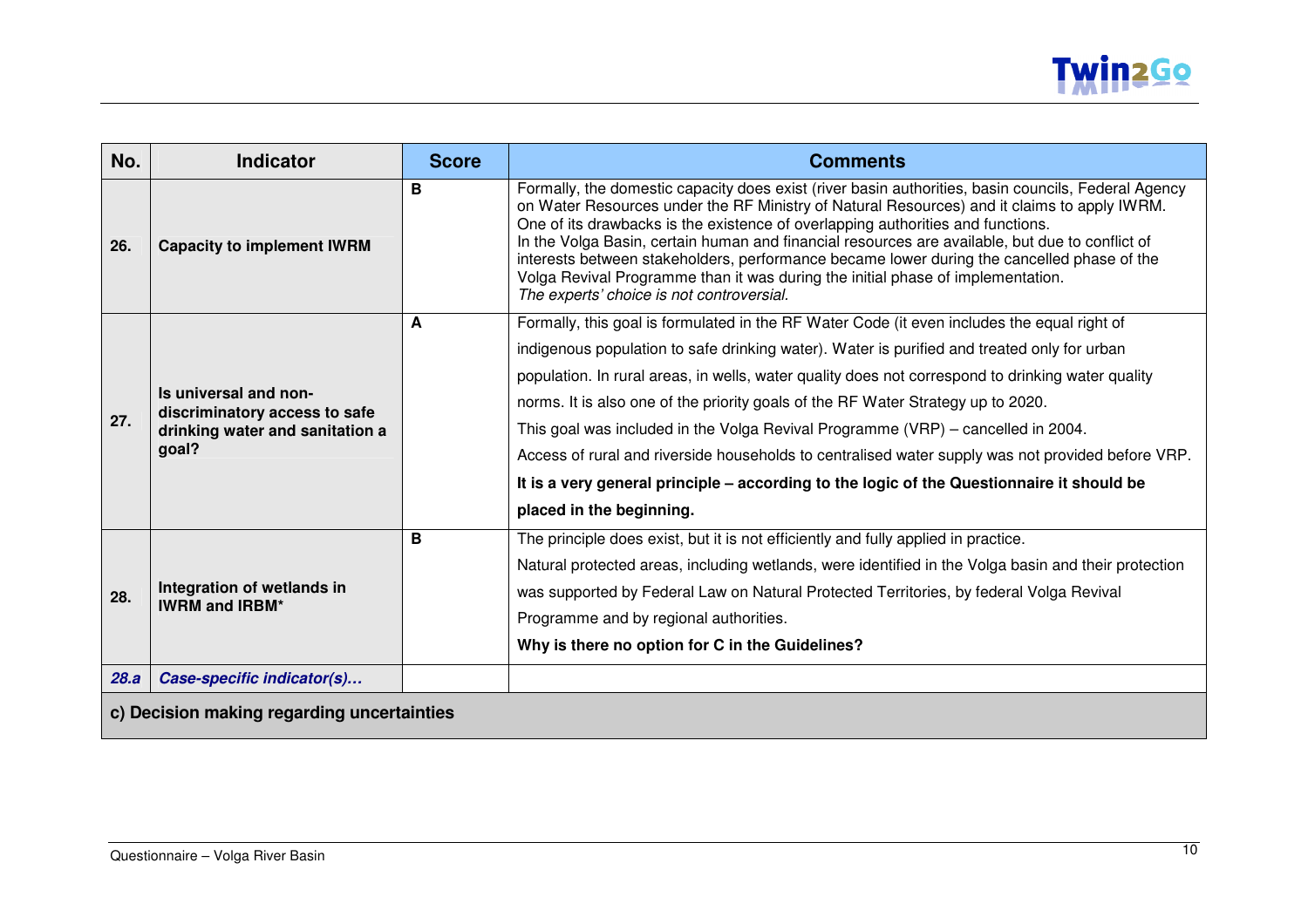

| No.                                                                                                                 | <b>Indicator</b>                                        | <b>Score</b> | <b>Comments</b>                                                                                               |
|---------------------------------------------------------------------------------------------------------------------|---------------------------------------------------------|--------------|---------------------------------------------------------------------------------------------------------------|
|                                                                                                                     |                                                         | в            | Russian President adopted Climate doctrine in 2009.                                                           |
|                                                                                                                     |                                                         |              | Russia adopted Water Strategy up to 2020 in 2009 and Action Plan for its implementation. The                  |
|                                                                                                                     |                                                         |              | issue of uncertainties is covered in these documents.                                                         |
|                                                                                                                     | <b>General practices for dealing</b>                    |              | Uncertainties are considered an important element in strategic planning. Monitoring of climate                |
| 29.                                                                                                                 | with uncertainties                                      |              | change during the last century, and in the future, assessment of present and future impacts, and              |
|                                                                                                                     |                                                         |              | related adaptation measures is the major strategic goal while dealing with uncertainties. Adaptation          |
|                                                                                                                     |                                                         |              | programmes and plans are to be developed and implemented at the regional level.                               |
|                                                                                                                     |                                                         |              | The experts' choice is not controversial.                                                                     |
|                                                                                                                     | Dealing with uncertainties:                             | B            | The implemented measures can be revised or adjusted sometimes; the level of flexibility and reversibility is  |
| 30.                                                                                                                 | <b>Reversible and flexible options</b>                  |              | not too high                                                                                                  |
| 31.                                                                                                                 | Dealing with uncertainties:<br><b>Safety margins</b>    | B            | Additional actions are taken, but not regularly                                                               |
|                                                                                                                     |                                                         | C            | Scenarios for decision-making purposes are used by ministries but were not included in water                  |
| 32.                                                                                                                 | Are scenarios used for decision<br>making?              |              | strategies. That means that unexpected climate variations were not provided by relevant scenarios             |
|                                                                                                                     |                                                         |              | The experts' choice is not controversial.                                                                     |
|                                                                                                                     |                                                         | B            | Climate variability and climate change for previous period were taken in account and regional                 |
| 33.                                                                                                                 | <b>Climate risks: Climate</b><br>variability and change |              | monitoring programmes started to identify future climate change and its impacts.                              |
|                                                                                                                     |                                                         |              | The experts' choice is not controversial.                                                                     |
| 33.a                                                                                                                | Case-specific indicator(s)                              | В            | Positive and negative climate change impacts in the Volga basin, and hence, adaptation options <sup>1</sup> ? |
| II) Actor networks with emphasis on the role and interactions of state and non-state actors and power relationships |                                                         |              |                                                                                                               |

C - negative

Questionnaire – Volga River Basin 11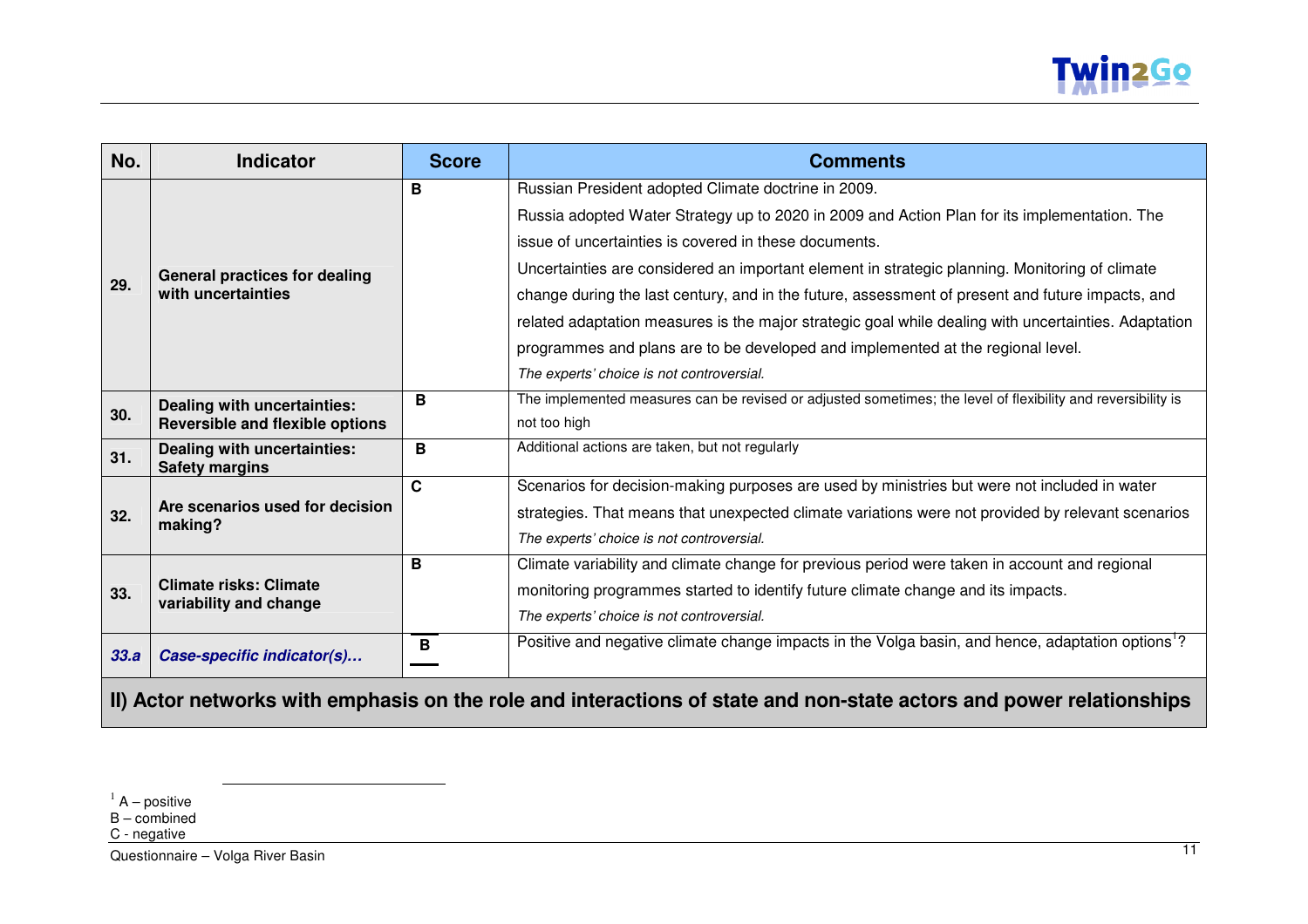

| No.  | <b>Indicator</b>                                 | <b>Score</b> | <b>Comments</b>                                                                                                                                                                                                                                                                                                                                                                                                                                                                                                                                                                                                                                                             |  |
|------|--------------------------------------------------|--------------|-----------------------------------------------------------------------------------------------------------------------------------------------------------------------------------------------------------------------------------------------------------------------------------------------------------------------------------------------------------------------------------------------------------------------------------------------------------------------------------------------------------------------------------------------------------------------------------------------------------------------------------------------------------------------------|--|
|      | a) Cooperation and coordination structures       |              |                                                                                                                                                                                                                                                                                                                                                                                                                                                                                                                                                                                                                                                                             |  |
| 34.  | <b>Vertical coordination</b><br>(governmental)   | С            | There is a trend towards clarification of tasks allocation in the course of decentralisation process.<br>An attempt to clarify division of power between Russian Federation, federation subjects and<br>municipalities is being made.<br>Certain coordination between different levels exists, but cooperation is fragmented. Still, too much<br>control and power are concentrated on the top level, and no real efforts to delegate power to<br>regional and local authorities are being taken.<br>Coordination between Moscow and 4 segments of the Volga exists at the level of the Ministry of<br>Natural Resources.<br>Different views had been expressed by experts. |  |
| 35.  | <b>Horizontal coordination</b><br>(governmental) | C            | Horizontal cooperation in general in Russia is poor. Performance is facing problems because of<br>poor practices in cooperation between different regions and different agencies. Horizontal<br>coordination should be enhanced.<br>Four segments of the Volga river cooperate and exchange information; there seem to be no serious<br>conflicts between them.<br>The experts' choice is not controversial.                                                                                                                                                                                                                                                                |  |
| 36.  | Role of local governments                        | B            | Recently local governments are getting more broadly involved. Local governments participate in<br>formation of basin level institutions - basin councils (Upper Volga Council), basin associations like<br>Big Volga.                                                                                                                                                                                                                                                                                                                                                                                                                                                       |  |
| 36.a | Case-specific indicator(s)                       | B            | Efficiency of coordination between 4 sub-basins of the Volga River (coordination at the level of the<br>Ministry of Natural Resources <sup>2</sup> )                                                                                                                                                                                                                                                                                                                                                                                                                                                                                                                        |  |

 $2$  A – efficient<br>B – not very efficient<br>C - inefficient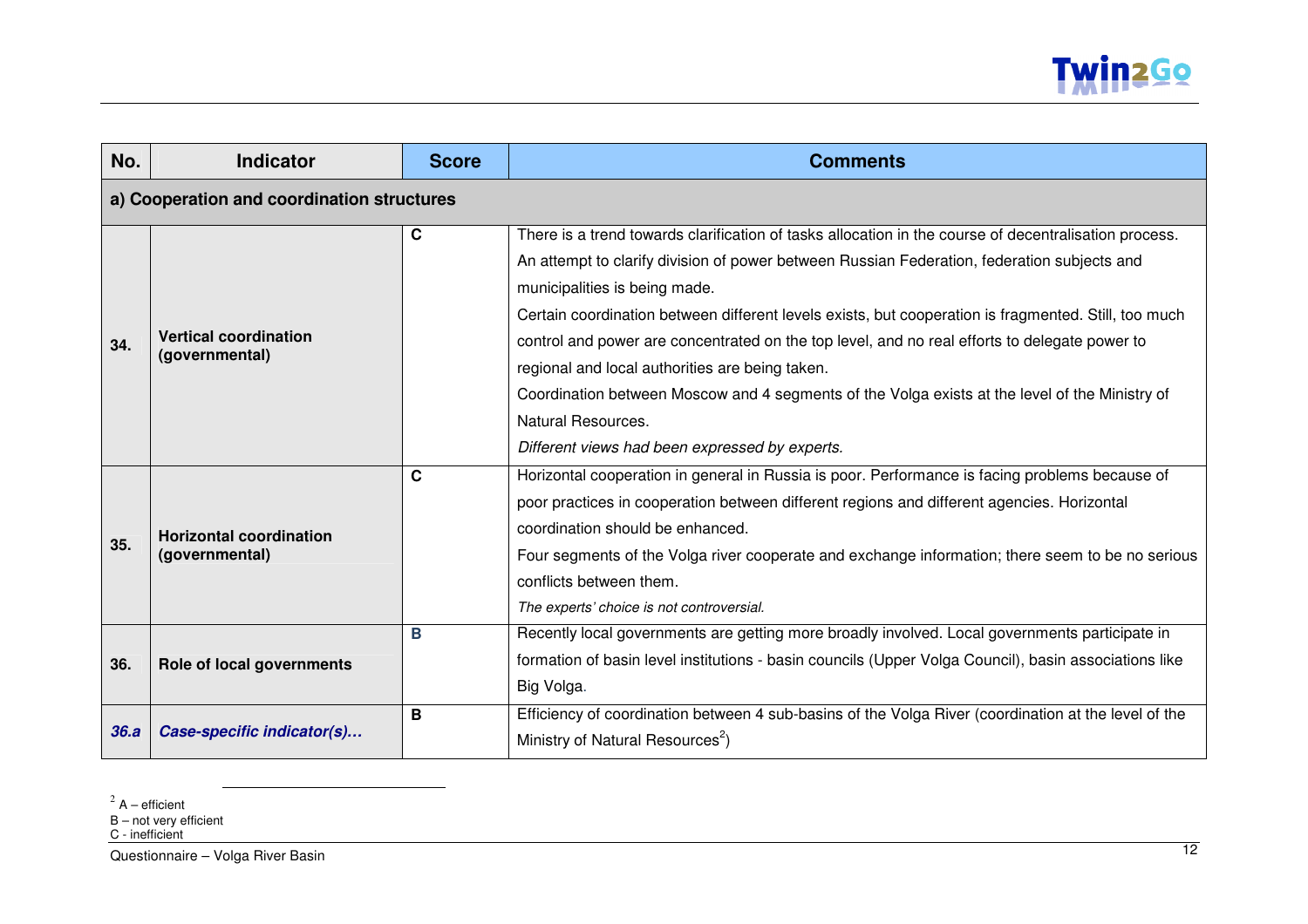

| No.  | <b>Indicator</b>                                                                                                                                                        | <b>Score</b> | <b>Comments</b>                                                                                                                                                                                                                                                                                                                                                                                                                                     |
|------|-------------------------------------------------------------------------------------------------------------------------------------------------------------------------|--------------|-----------------------------------------------------------------------------------------------------------------------------------------------------------------------------------------------------------------------------------------------------------------------------------------------------------------------------------------------------------------------------------------------------------------------------------------------------|
|      | b) Information sharing via formal rules, dependency relationships etc.                                                                                                  |              |                                                                                                                                                                                                                                                                                                                                                                                                                                                     |
| 37.  | Kinds of knowledge included<br>=> Role of experts/ science,<br>local/traditional knowledge                                                                              | в            | Mainly scientific expert knowledge is taken into account. Local knowledge is taken into account<br>irregularly.<br>Confusing question; views of experts differed. For example:<br>"A" for situations when politics and big business do not interfere<br>"D" for option when politics and big business interfere (State environmental expertise abolished)<br>Involvement of ST community and R&D results in the Volga region need improvement.      |
| 38.  | Access to information =><br>about expert knowledge and<br>management plans                                                                                              | B            | Official census and statistical data, major hydro meteorological information, official reports from<br>ministries is available for free<br>Although glasnost is introduced and according to the law the public has free access to information,<br>in practice there are certain difficulties to obtain official information and data. For example, planning<br>information is for restricted use only.<br>The experts' choice is not controversial. |
| 38.a | Case-specific indicator(s)                                                                                                                                              | B            | Amount and quality of information (Reliability and accuracy and comprehensiveness <sup>3</sup> )                                                                                                                                                                                                                                                                                                                                                    |
|      | III) Multi-level interactions across administrative boundaries and vertical integration across levels and horizontal<br>integration across sectors<br>a) Centralisation |              |                                                                                                                                                                                                                                                                                                                                                                                                                                                     |
| 39.  | One level one actor?                                                                                                                                                    | В            | Operational management is based on the model "one level - one actor". Strategic management is<br>based on multi stakeholder approach<br>A confusing question - IS IT GOOD OR BAD TO HAVE ONE ACTOR PER LEVEL?                                                                                                                                                                                                                                       |

 $^3$  A – reliable, comprehensive, free of charge<br>B - not very accurate, fragmented, free of charge<br>C – not accurate, fragmented, no public access to important information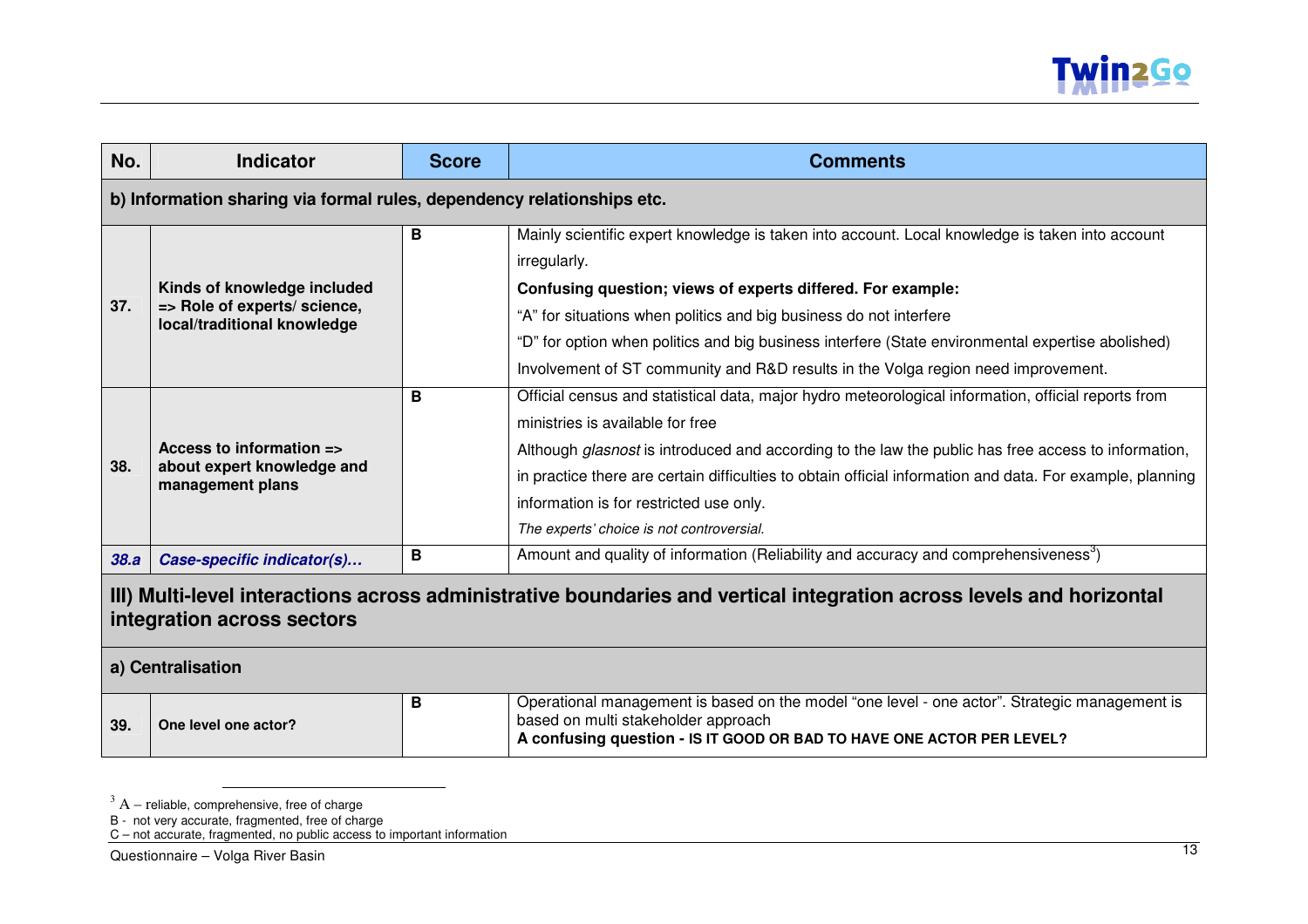

| No.  | Indicator                                           | <b>Score</b> | <b>Comments</b>                                                                                    |
|------|-----------------------------------------------------|--------------|----------------------------------------------------------------------------------------------------|
|      |                                                     | С            | Implementation is coordinated by the centralized water agency                                      |
| 40.  | Degree of centralisation                            |              | Policy development and implementation in practice is more decentralized                            |
|      |                                                     |              | The experts' choice is not controversial.                                                          |
|      | <b>Technical capacity and economies</b><br>of scale | В            | Big corporations dominate in decision making                                                       |
| 41.  |                                                     |              | Question is not very clear, need to be formulated more clearly                                     |
|      |                                                     | В            | Obligations and responsibility are not clearly established. Especially vague is their distribution |
|      | Legal obligations and                               |              | among various stakeholders. Very poor distribution of obligations, especially for households and   |
| 42.  | responsibility                                      |              | small business that appear in practice to have no environmental obligations at all.                |
|      |                                                     |              | The experts' choice is not controversial.                                                          |
| 42.a | Case-specific indicator(s)                          |              |                                                                                                    |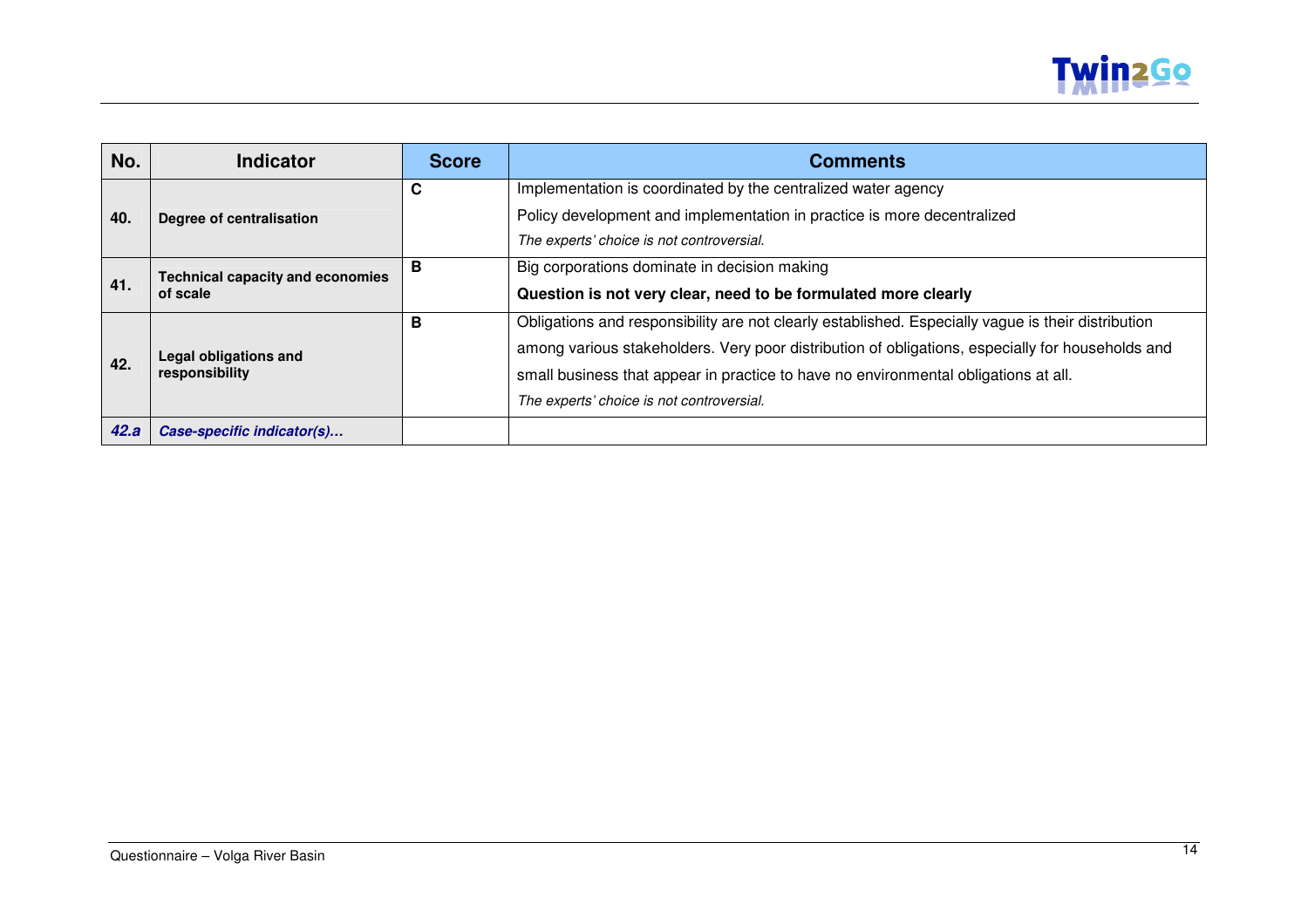

### **B) Context**

| No. | <b>Indicator</b>                                                                                                 | <b>Score</b> | <b>Comments</b>                                                                                                                                                                                  |
|-----|------------------------------------------------------------------------------------------------------------------|--------------|--------------------------------------------------------------------------------------------------------------------------------------------------------------------------------------------------|
|     | I) Societal dimension                                                                                            |              |                                                                                                                                                                                                  |
| 43. | Proportion of the population<br>living in rural areas                                                            | 27.1%        |                                                                                                                                                                                                  |
| 44. | State of societal development                                                                                    | B            | HDI for Russia: high human development $(0.800-0.899)$ HDI = $0.817$ (2007)<br>Average annual growth rate during 1990-2007 period: -0.03%<br>Russia, Income Index = 0.7667 (2004)<br>www.undp.ru |
| 45. | Social sustainability (Gini<br>Index)                                                                            | B            | Gini Index = 37.5 (2007)<br>Richest 10% to poorest $10\% = 11.0$<br>www.undp.ru                                                                                                                  |
| 46. | Economic sustainability (e.g.<br>GDP)                                                                            | D            | GDP 1,290.1 usd bln (2007)<br>PPP 2,087.4 (2007)<br>GDP per capita 9,079 usd; annual growth rate 1990-2007 at constant prices 1.2%<br>www.undp.ru                                                |
| 47. | <b>Effectiveness of formal</b><br>institutions                                                                   | Е            | 2.2                                                                                                                                                                                              |
| 48. | <b>Trustworthiness of economic</b><br>institutional setting - degree of<br>risk for foreign direct<br>investment | $\mathbf{C}$ | <b>BBB</b>                                                                                                                                                                                       |
| 49. | Presence of avenues of dissent<br>- press freedom, freedom of<br>speech                                          | E            | 60.88                                                                                                                                                                                            |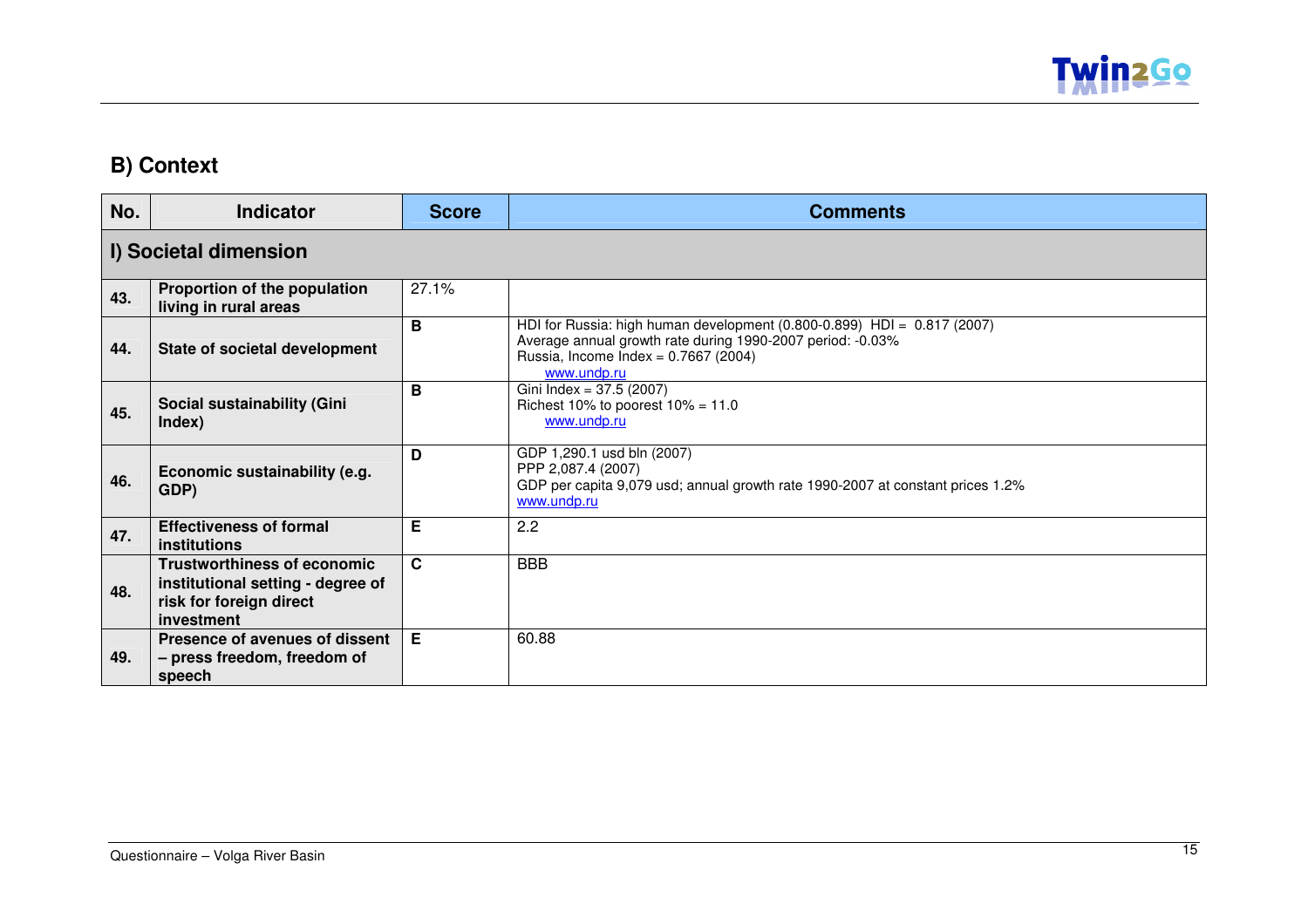

| No.                          | <b>Indicator</b>                                                                        | <b>Score</b>   | <b>Comments</b>                                                                                                                                                                                                                                                                                               |
|------------------------------|-----------------------------------------------------------------------------------------|----------------|---------------------------------------------------------------------------------------------------------------------------------------------------------------------------------------------------------------------------------------------------------------------------------------------------------------|
| 49.a                         | Case-specific indicator(s)                                                              | $1-C$<br>$2-C$ | 1. Level of NGO activities and impact <sup>4</sup><br>2. Level of population's environmental awareness and responsibility <sup>5</sup>                                                                                                                                                                        |
|                              |                                                                                         |                | II) Good Governance Principles at the national level – legal basis at the national level                                                                                                                                                                                                                      |
| 50.                          | <b>Participatory regarding</b><br>decision making in the water<br>sector                | B              | Gender participation is guaranteed, but NGOs and local communities' influence is weak.<br>Experts' choice is not controversial.                                                                                                                                                                               |
| 51.                          | <b>Transparency regarding water</b><br>allocation                                       | B              | Information regarding water allocation is available to a certain degree.<br>Experts' choice is not controversial.                                                                                                                                                                                             |
| 52.                          | <b>Effectiveness and efficiency</b><br>regarding decision making in<br>the water sector | В              | Weak mechanism of control, weak enforcement. Effectiveness hampered by poor coordination<br>among government levels and institutes. However, recently institutions with special control and<br>enforcement functions have been established, such as Rosprirodnadzor.<br>Experts' choice is not controversial. |
| 53.                          | <b>Equitable and inclusive</b>                                                          | A              | Gender and ethnic groups equity is formally guaranteed.<br>Experts' choice is not controversial.                                                                                                                                                                                                              |
| 54.                          | Predictability - with regard to<br><b>IWRM and climate change</b>                       | B              | Existing water-related laws envisage that some risks are taken into accountMonitoring now has<br>been improved.<br>Confusing definition for the indicator in the Guidance                                                                                                                                     |
| 54.a                         | Case-specific indicator(s)                                                              |                |                                                                                                                                                                                                                                                                                                               |
| III) Environmental dimension |                                                                                         |                |                                                                                                                                                                                                                                                                                                               |

- 
- 
- 

 $4$  A – highly active and influential<br>B – active but not very influential<br>C – activities limited by government<br><sup>5</sup> A – active, aware and responsible<br>B – not very active, fragmented actions when their personal interests ar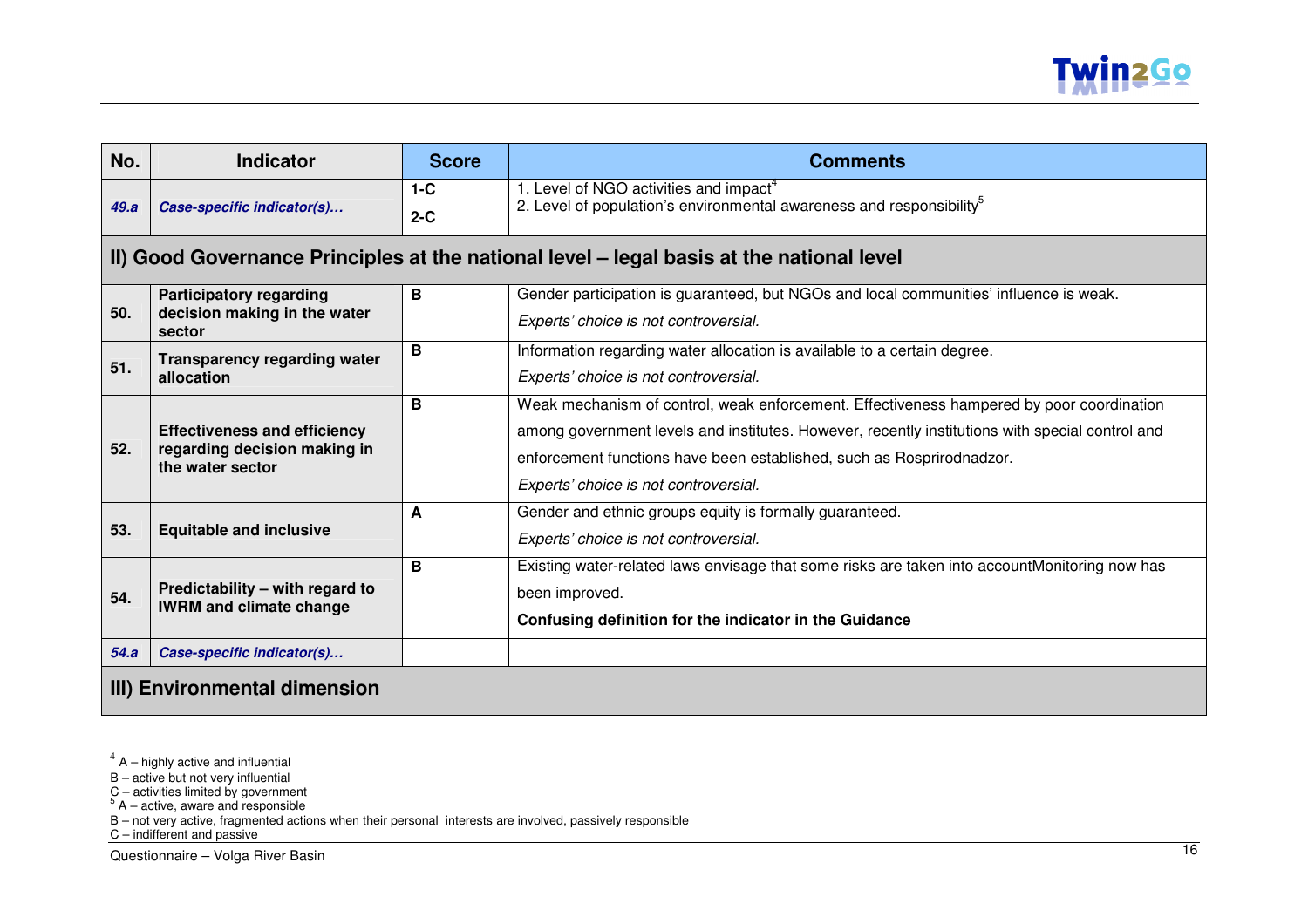

| No. | <b>Indicator</b>                                                               | <b>Score</b> | <b>Comments</b>                                                                                                                                                                                                                                                                                   |
|-----|--------------------------------------------------------------------------------|--------------|---------------------------------------------------------------------------------------------------------------------------------------------------------------------------------------------------------------------------------------------------------------------------------------------------|
| 55. | Köppen-Geiger climate<br>classification (river basin)                          | <b>DFb</b>   |                                                                                                                                                                                                                                                                                                   |
| 56. | <b>Climate Moisture Index</b>                                                  | <b>SA SH</b> |                                                                                                                                                                                                                                                                                                   |
| 57. | <b>Climate Moisture Index</b><br><b>Coefficient of Variation</b>               | B            |                                                                                                                                                                                                                                                                                                   |
| 58. | Per Capita Equivalent of<br><b>TARWA</b>                                       | D            | D is assigned according to the data provided in the source, but it seems to be a mistake in the<br>source. More likely the indicator should be B                                                                                                                                                  |
| 59. | Average water availability at the<br>river basin level (1995)                  | $B-D$        | Regional variability in the basin is high                                                                                                                                                                                                                                                         |
| 60. | Annual renewable water supply<br>per person by river basin (1995)              | A            | 4.000-10.000                                                                                                                                                                                                                                                                                      |
| 61. | Projected annual renewable<br>water supply per person by<br>river basin (2025) | A            | 4 000-10 000                                                                                                                                                                                                                                                                                      |
| 62. | <b>Relative Water Stress Index</b>                                             | B            | < 0.2                                                                                                                                                                                                                                                                                             |
| 63. | <b>Climate Vulnerability Index</b>                                             | B            |                                                                                                                                                                                                                                                                                                   |
| 64. | Degree to which water quality<br>status restricts usability of<br>users' types | B            | Generally good water quality with hotspots where contamination is present, among others<br>bacteriological issues with impact on drinking water.<br>Unclear question.                                                                                                                             |
| 65. | <b>Extent of flow and channel</b><br>modification                              | $\mathbf C$  | The Volga river basin is heavily modified.<br>New norms and science-based regimes for operation of hydropower facilities, restoration of natural<br>river channel processes and improvement of environmental flows for biodiversity are needed.<br>Experts' choice is not controversial.          |
| 66. | Impact of land-use changes on<br>hydrological processes                        | $B-C$        | Modification in land-use has negative impacts on ecosystem services in the Volga basin.<br>Changes in spatial planning with control and limiting the floodplain development, surface water run-<br>off treatment as a part of plans for urban development are needed.<br>Experts' views differed. |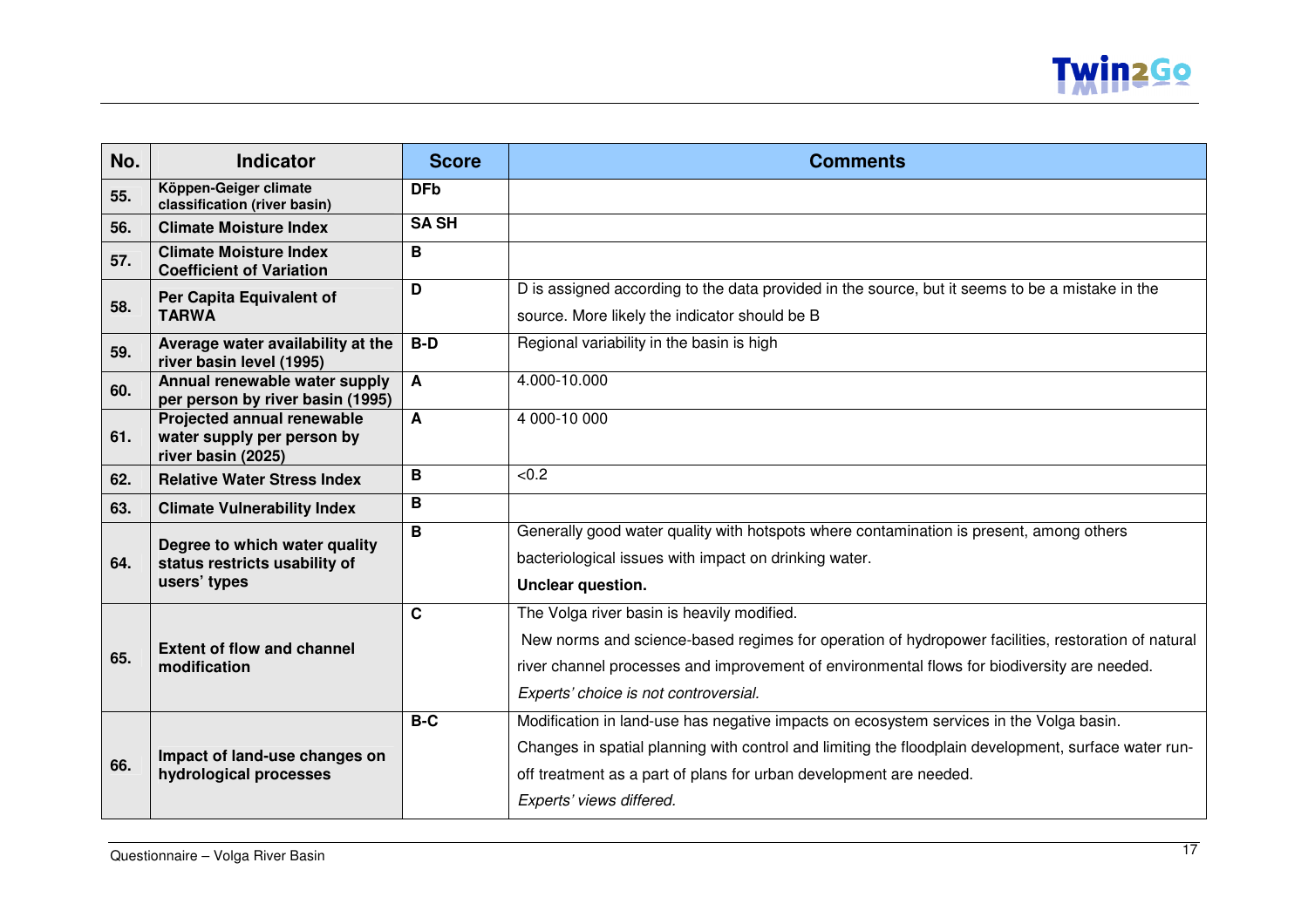

| No.  | <b>Indicator</b>                                                                                    | <b>Score</b> | <b>Comments</b>                                                                                         |
|------|-----------------------------------------------------------------------------------------------------|--------------|---------------------------------------------------------------------------------------------------------|
|      |                                                                                                     | в            | The Volga basin covers the huge area with a variety of climate zones: 4 major climatic belts are        |
|      |                                                                                                     |              | distinguished with the variability of main characteristics. Both decrease and increase of precipitation |
|      |                                                                                                     |              | are predicted for different Volga regions. Thus, the variation in uncertainties increases. During       |
|      |                                                                                                     |              | 2010-2039 period in average the 9-10% change of river flow is forecasted. During 2011-2030              |
|      | Uncertainty associated to<br>climate change predictions<br>regarding precipitation for the<br>basin |              | period 3-5 % changes in winter precipitation is forecasted, and -5+8% in summer; during 2041-           |
| 67.  |                                                                                                     |              | 2060 changes of 7-11% are forecasted for winter and -11+12% for summer. "Assessment report on           |
|      |                                                                                                     |              | climate change and its impacts for Russian Federation", Hydromet, 2008, p.191                           |
|      |                                                                                                     |              | This indicator should clearly define the forecasting period, as well as probability of both             |
|      |                                                                                                     |              | decrease and increase of precipitation in various sub-basins as it is in case of the Volga              |
|      |                                                                                                     |              | basin. 'Average' answer for this question is not applicable. Question should be improved.               |
|      |                                                                                                     |              | Experts' opinions differed.                                                                             |
| 67.a | Case-specific indicator(s)                                                                          | в            | Impact of climate change on ecosystems and biodiversity <sup>6</sup> .                                  |

<sup>&</sup>lt;sup>6</sup> A – weak impact<br>B – strong impact

<sup>&</sup>lt;u>Chroning impact</u><br>Questionnaire – Volga River Basin 18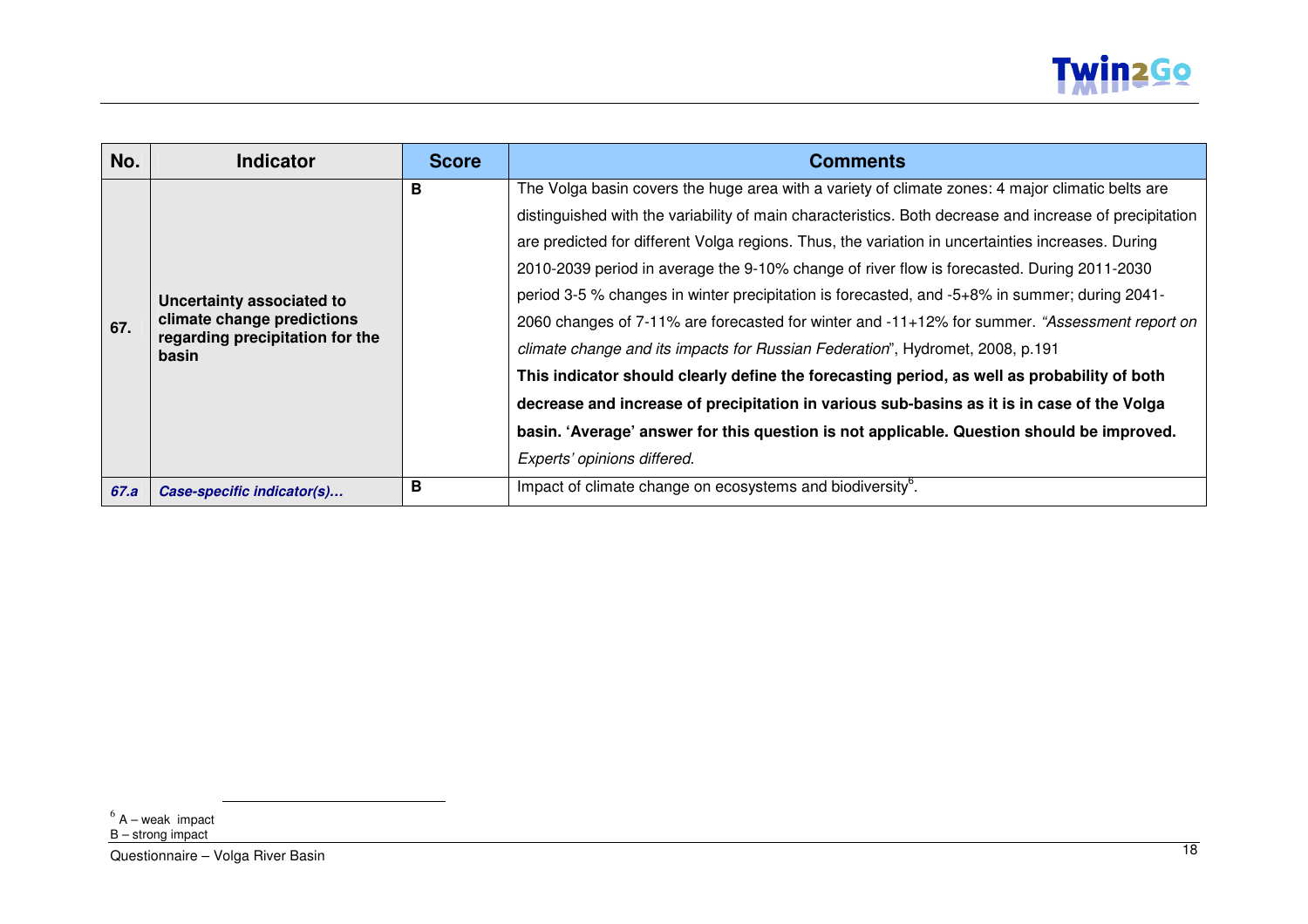

## **C) Performance**

| No. | <b>Indicator</b>                                                                             | <b>Score</b> | <b>Comments</b>                                                                                                                                                                                                                                                                                                                                                                                                                                                                                                                                                                                                                                                                                                                                                                                                                                            |
|-----|----------------------------------------------------------------------------------------------|--------------|------------------------------------------------------------------------------------------------------------------------------------------------------------------------------------------------------------------------------------------------------------------------------------------------------------------------------------------------------------------------------------------------------------------------------------------------------------------------------------------------------------------------------------------------------------------------------------------------------------------------------------------------------------------------------------------------------------------------------------------------------------------------------------------------------------------------------------------------------------|
|     | I) Progress towards stated Goals                                                             |              |                                                                                                                                                                                                                                                                                                                                                                                                                                                                                                                                                                                                                                                                                                                                                                                                                                                            |
| 68. | Progress towards sustainable<br>access to safe drinking water<br>(MDG drinking water target) | B            | About 75% of total population in Russia has access to centralised water supply. But, the water<br>quality in general does not meet domestic standards. Up to 59% of water meet standards on<br>average, while in rural areas only 20%.<br>Among the principle goals of the new RF Water Strategy up to 2020 is enhancing safe drinking<br>water supply. It envisages review of standards, sets realistic ultimate goal to achieve standards,<br>with step-by-step targets to be met in short- and mid- term perspective. It is to be implemented in 2<br>major phases, concrete action plans have been designed.<br>How to define "Safe drinking water?" (matter of definition and day-to-day control)<br>Information in Russia is provided to stakeholders only on extreme values, not on average values of<br>water quality (necessary to include both). |
| 69. | Proportion of population with<br>access to improved drinking<br>water                        | B            | 97%                                                                                                                                                                                                                                                                                                                                                                                                                                                                                                                                                                                                                                                                                                                                                                                                                                                        |
| 70. | Proportion of rural population<br>with access to improved<br>drinking water                  | E.           | 27%                                                                                                                                                                                                                                                                                                                                                                                                                                                                                                                                                                                                                                                                                                                                                                                                                                                        |
| 71. | Progress towards sustainable<br>access to basic sanitation<br>(MDG sanitation target)        | B            |                                                                                                                                                                                                                                                                                                                                                                                                                                                                                                                                                                                                                                                                                                                                                                                                                                                            |
| 72. | Proportion of population with<br>access to improved sanitation<br>facilities                 | $\mathbf{C}$ | 87%                                                                                                                                                                                                                                                                                                                                                                                                                                                                                                                                                                                                                                                                                                                                                                                                                                                        |
| 73. | Proportion of rural population<br>with access to improved<br>sanitation facilities           | D            | 70%                                                                                                                                                                                                                                                                                                                                                                                                                                                                                                                                                                                                                                                                                                                                                                                                                                                        |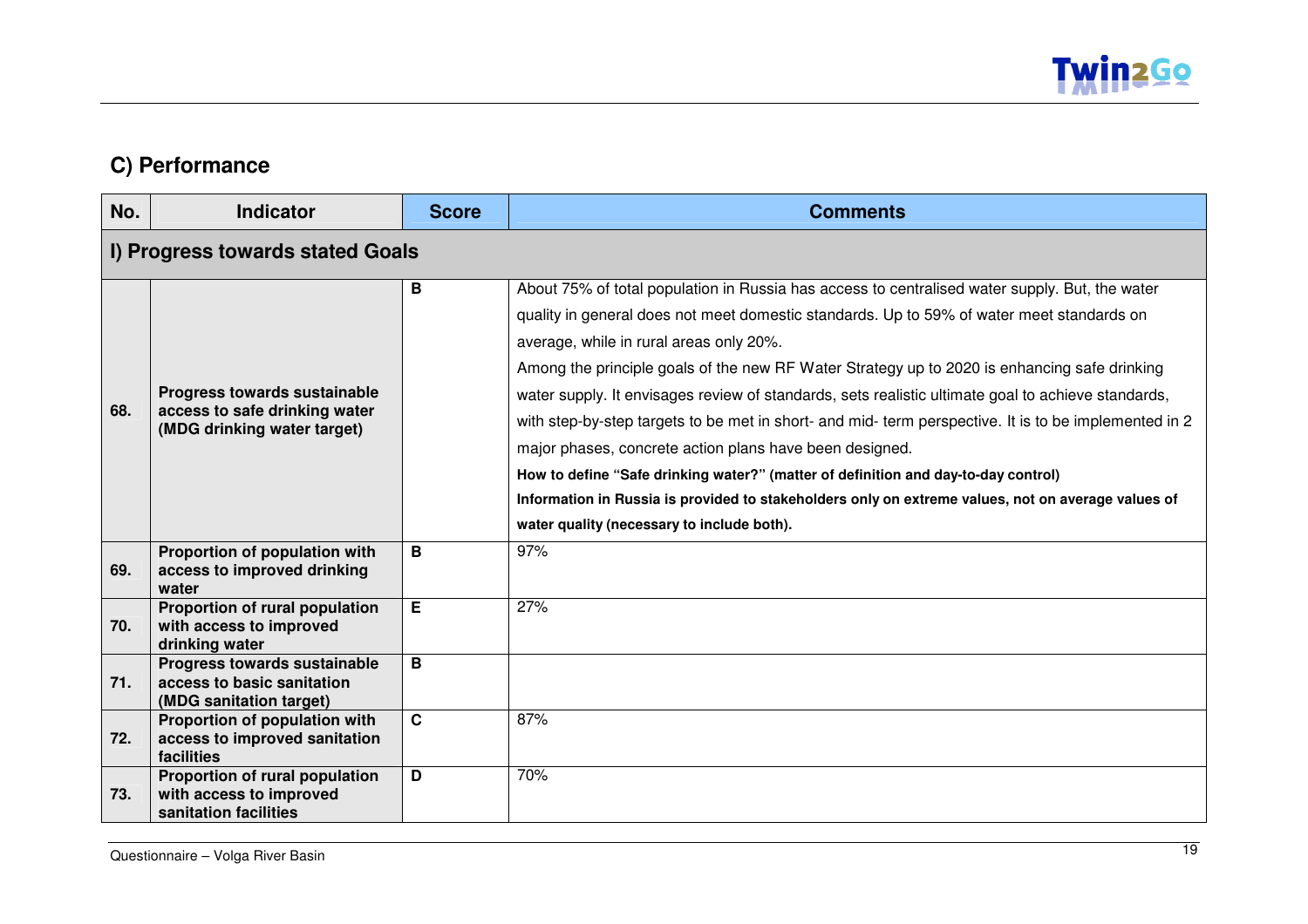

| No.  | <b>Indicator</b>                                                                        | <b>Score</b> | <b>Comments</b>                                                                                                                                                                                                                                                                                                                                                                                                                                                                                                                                                                                                                                                                                                             |
|------|-----------------------------------------------------------------------------------------|--------------|-----------------------------------------------------------------------------------------------------------------------------------------------------------------------------------------------------------------------------------------------------------------------------------------------------------------------------------------------------------------------------------------------------------------------------------------------------------------------------------------------------------------------------------------------------------------------------------------------------------------------------------------------------------------------------------------------------------------------------|
| 73.a | Case-specific indicator(s)                                                              |              |                                                                                                                                                                                                                                                                                                                                                                                                                                                                                                                                                                                                                                                                                                                             |
|      |                                                                                         |              | II) Good governance principles as indicators for the process dimension                                                                                                                                                                                                                                                                                                                                                                                                                                                                                                                                                                                                                                                      |
| 74.  | <b>Participatory regarding</b><br>decision making in the water<br>sector                | $B-C$        | Real consultation with stakeholders with further obligatory taking into account the results in<br>decision-making is poor. It happens only in some cases. B - for Cheboksary Reservoir case in the<br>Volga where consultations mattered<br>Competencies and rights of the newly established Basin Councils should be strengthened.<br>Experts' opinions differed.                                                                                                                                                                                                                                                                                                                                                          |
| 75.  | <b>Transparency regarding water</b><br>allocation                                       | B            | The existing legislation defines the process for water allocation. Responsible agencies analyse<br>water balance within the river basin and its sub-basins according to schemes of integrated water<br>use and water protection and then allocate water. There are certain priorities within the allocation<br>process: drinking water supply and water supply for households have top priority. Water allocation<br>process takes into account the requirements of various sectors, including river transport. Seasonal<br>water level fluctuations are also taken into account.<br>A serious drawback: operational management is not coordinated with strategic goals in Russia.<br>Experts' choice is not controversial. |
| 76.  | <b>Effectiveness and efficiency</b><br>regarding decision making in<br>the water sector | B            | Reasonable success has been achieved within the process of the RF Water Code implementation.<br>It provides a good basis for water management but implementation and enforcement still need to<br>be improved, poor coordination between institutions is a problem.<br>Experts' choice is not controversial.                                                                                                                                                                                                                                                                                                                                                                                                                |
| 77.  | <b>Equitable and inclusive</b>                                                          | A            | Formally, equitable access has been established a long time ago<br><b>Repeats N 53 indicator</b>                                                                                                                                                                                                                                                                                                                                                                                                                                                                                                                                                                                                                            |
| 78.  | Predictability - with regard to<br><b>IWRM and climate change</b>                       |              | Confusing question. It repeats N 54 Indicator                                                                                                                                                                                                                                                                                                                                                                                                                                                                                                                                                                                                                                                                               |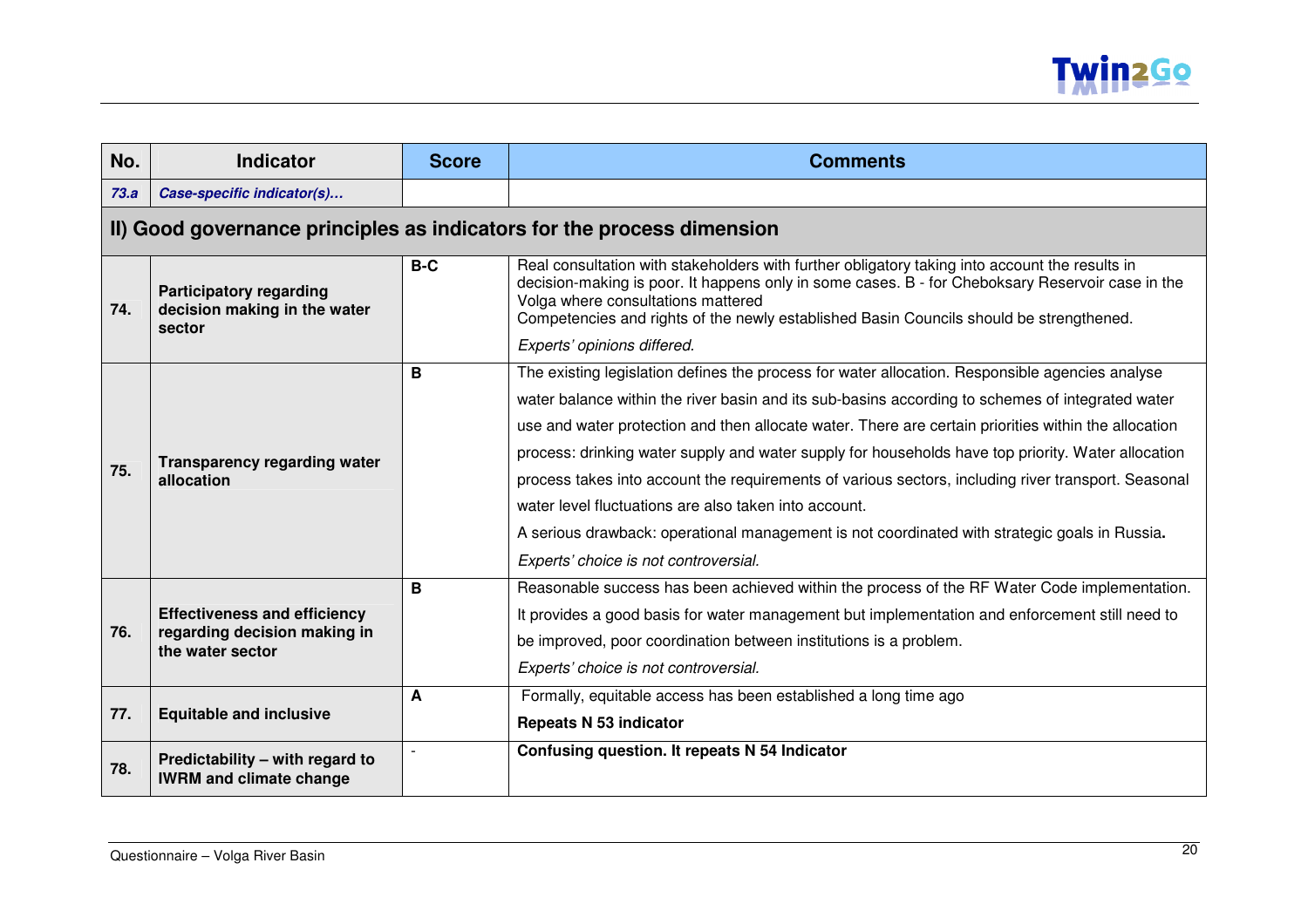

| No.                            | <b>Indicator</b>                              | <b>Score</b> | <b>Comments</b>                                                                                                                                                                                                                                                                                                                                                                                                                                                             |  |  |
|--------------------------------|-----------------------------------------------|--------------|-----------------------------------------------------------------------------------------------------------------------------------------------------------------------------------------------------------------------------------------------------------------------------------------------------------------------------------------------------------------------------------------------------------------------------------------------------------------------------|--|--|
| 78.a                           | Case-specific indicator(s)                    | в            | Efficiency of monitoring and enforcement of performance process in the Volga basin <sup>'</sup>                                                                                                                                                                                                                                                                                                                                                                             |  |  |
|                                | III) Stakeholder participation                |              |                                                                                                                                                                                                                                                                                                                                                                                                                                                                             |  |  |
| 79.                            | Deliberative engagement<br>opportunities      | B            | No systematic dialogue or consultations (public hearings are conducted in some cities or regions,<br>but not in others).<br>Experts' choice is not controversial.                                                                                                                                                                                                                                                                                                           |  |  |
| 80.                            | Inclusiveness of stakeholder<br>participation | B            | Formally the process envisages inclusiveness, but stakeholder participation in practice is poor.<br>Real representation and participation of stakeholders representing various groups of water-users,<br>NGOs, scientific community, and the public is needed. Their real inclusiveness is essential in the<br>Basin Councils. There is a need to encourage representation from SMEs or their associations, and<br>municipalities.<br>Experts' choice is not controversial. |  |  |
| 80.a                           | Case-specific indicator(s)                    |              |                                                                                                                                                                                                                                                                                                                                                                                                                                                                             |  |  |
| IV) Response to climate change |                                               |              |                                                                                                                                                                                                                                                                                                                                                                                                                                                                             |  |  |

 $^7$  A – highly efficient<br>B – moderately efficient<br>C - inefficient

<sup>&</sup>lt;u>Children Children Children Children Children Children Children Children Children Children Children Children Children Children Children Children Children Children Children Children Children Children Children Children Child</u>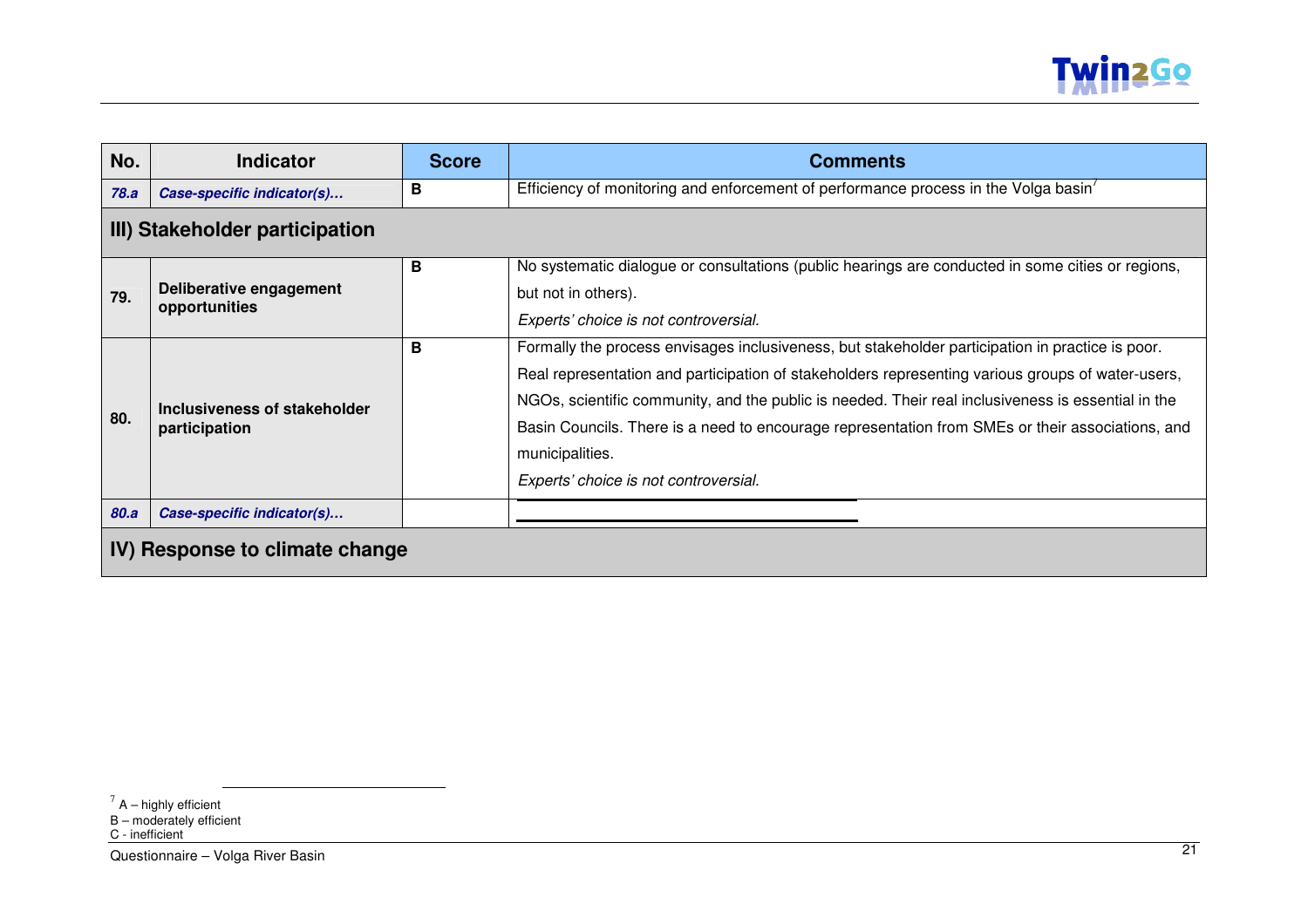

| No. | <b>Indicator</b>                                                                                                                            | <b>Score</b> | <b>Comments</b>                                                                                                                                                                                                                                                                                                                                                                                                                                                                                                                                                                                                                                                                                                       |
|-----|---------------------------------------------------------------------------------------------------------------------------------------------|--------------|-----------------------------------------------------------------------------------------------------------------------------------------------------------------------------------------------------------------------------------------------------------------------------------------------------------------------------------------------------------------------------------------------------------------------------------------------------------------------------------------------------------------------------------------------------------------------------------------------------------------------------------------------------------------------------------------------------------------------|
| 81. | <b>Strategy for adaptation to</b><br>climate change in the water<br>sector                                                                  | C            | National climate doctrine was adopted in 2009 - only 2 weeks before COP-15. Adaptation to climate<br>change is its important element. Decision-making on climate change strategy is undertaken at the<br>high level; RF president instructed relevant authorities to develop by autumn 2010 respective action<br>plans. Climate change risks are not explicitly (only indirectly) covered in the RF Water Code or RF<br>Water Strategy. Among the major water related risks indicated in the latter are floods and droughts,<br>but they are not directly linked to climate change. Russia is at the beginning of the way towards<br>elaboration of its adaptation strategy.<br>Experts' choice is not controversial. |
| 82. | <b>Availability of specific</b><br>knowledge enabling adaptation                                                                            | B            | The results of the major national vulnerability to climate change assessment has been published in<br>2008. Reports on monitored climate change in Russia are available (on website of Hydromet). $5th$<br>RF National Communication to UNFCCC (submitted in 2010) contains respective knowledge.<br>International reports in Russian are generally available. Involvement of science-and-technology<br>community in sharing adaptation options and knowledge on 'good' water management and R&D<br>results in the Volga is essential, and is to be increased<br>Experts' choice is not controversial.                                                                                                                |
| 83. | Awareness of water managers<br>regarding adaptation to climate<br>change                                                                    | $\mathbf{C}$ | Results of impact assessments and adaptation options are not widely known among water<br>managers. Management of water-related risks in the basin (floods, droughts, maintenance of<br>hydrotech facilities) is not directly associated with climate change, but with other factors.<br>Experts' choice is not controversial.                                                                                                                                                                                                                                                                                                                                                                                         |
| 84. | <b>Coordinated implementation</b><br>process regarding adaptation<br>to climate change: Program /<br><b>Plan of activities and measures</b> | $\mathbf{C}$ | Lack of inter-institutional vertical and horizontal coordination of adaptation measures. Russia is at<br>the initial phase. It is supposed that after adaptation action plans will be elaborated and presented<br>by various sectors (hopefully in 2010), the next phase will include the establishment of coordination<br>mechanisms. Information-sharing is to be arranged.<br>Experts' choice is not controversial.                                                                                                                                                                                                                                                                                                |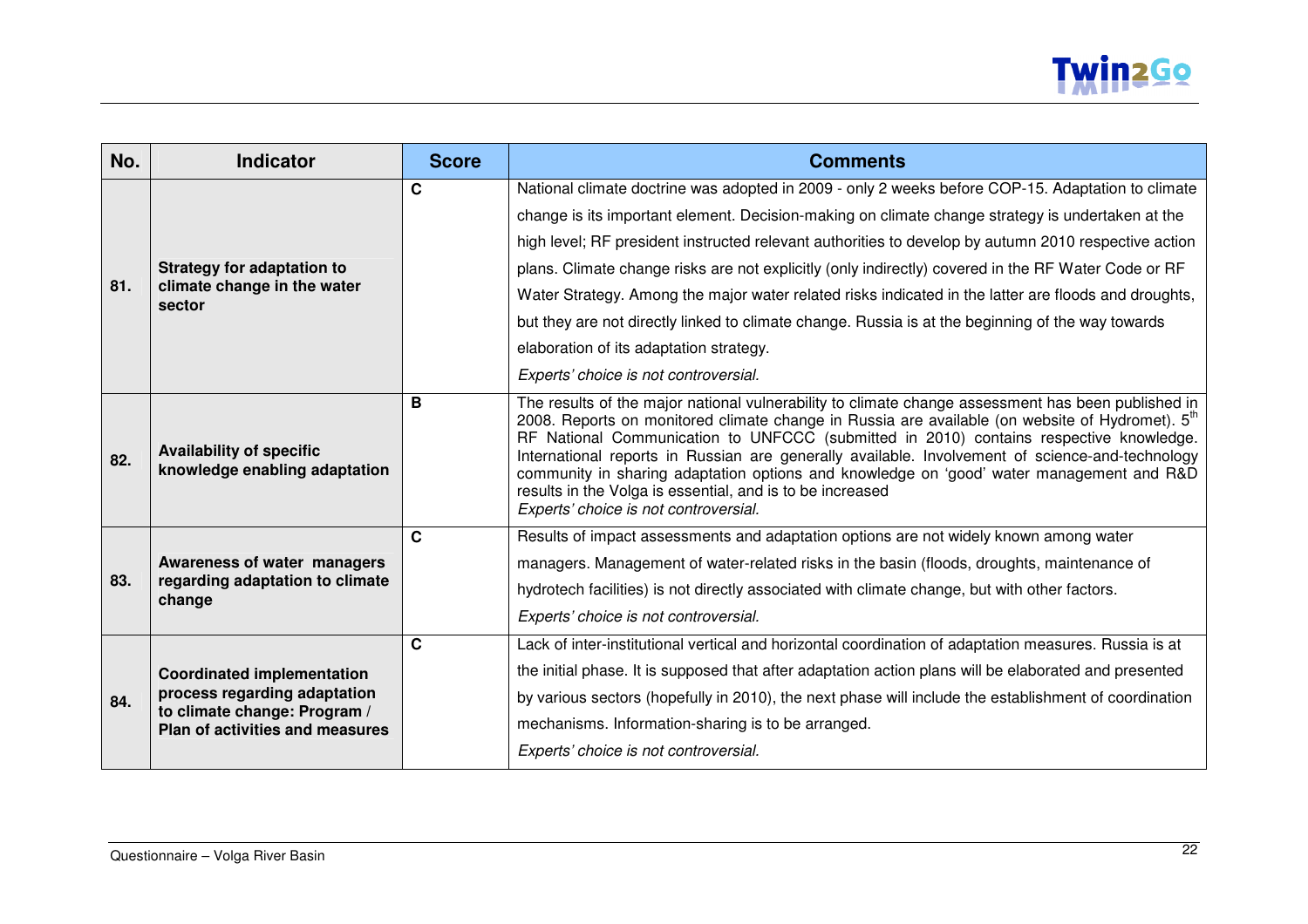

| No.  | Indicator                                                         | <b>Score</b> | <b>Comments</b>                                                                                                                                                                                                                                                                                                                                                                                                                                                                                                                                                                                                                                                     |
|------|-------------------------------------------------------------------|--------------|---------------------------------------------------------------------------------------------------------------------------------------------------------------------------------------------------------------------------------------------------------------------------------------------------------------------------------------------------------------------------------------------------------------------------------------------------------------------------------------------------------------------------------------------------------------------------------------------------------------------------------------------------------------------|
| 85.  | <b>Operational activities</b><br>(measures)                       | C            | No systematic approach to coordination of operational activities; their coordination is at initial<br>phases of development.<br>Experts' choice is not controversial.                                                                                                                                                                                                                                                                                                                                                                                                                                                                                               |
| 86.  | Ways to deal with climate<br>variability (floods and<br>droughts) | В            | Although fragmented reactive and anticipative measures are introduced they do not provide so far<br>for integrated management of climate variability. Flood risk assessment allowing for a multi-<br>disciplinary approach combining social and economic assessments with technology solutions,<br>including GIS, the capacity of existing centres needs to be upgraded to apply the risk assessment<br>methodology at local/municipal levels and to apply participatory approaches in the Volga Basin.<br>Public awareness relating to results and recommendations of the integrated risk assessment need<br>to be raised<br>Experts' choice is not controversial. |
| 86.a | Case-specific indicator(s)                                        |              |                                                                                                                                                                                                                                                                                                                                                                                                                                                                                                                                                                                                                                                                     |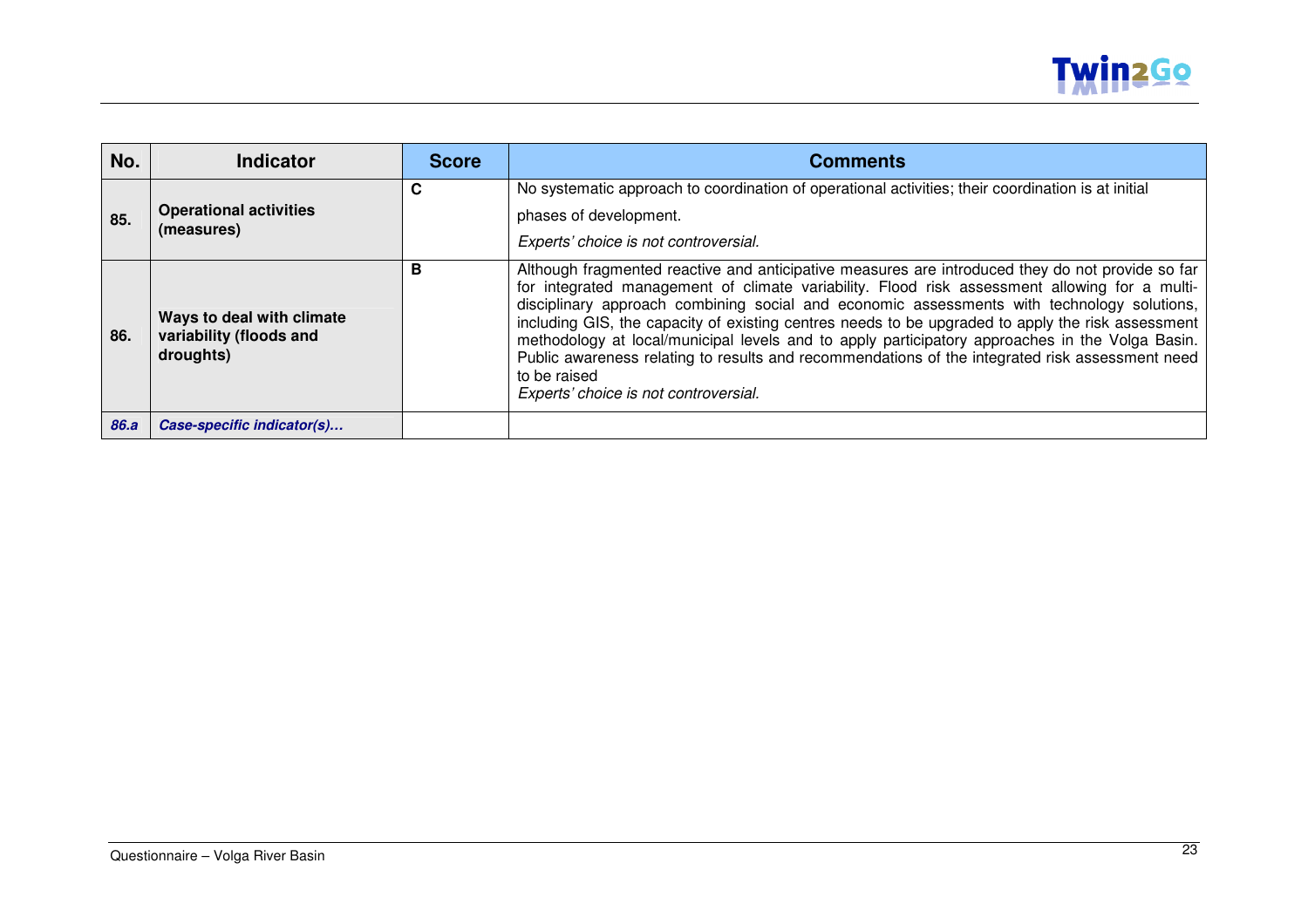

### **Addendum - Context**

| No.        | <b>Indicator</b>                | Score          | <b>Comments</b> |  |  |
|------------|---------------------------------|----------------|-----------------|--|--|
|            | <b>I) Basin Characteristics</b> |                |                 |  |  |
| <b>67a</b> | <b>Sub-Basin Size</b>           | 1358 mln sq km |                 |  |  |
| 67b        | Transboundary                   | no             |                 |  |  |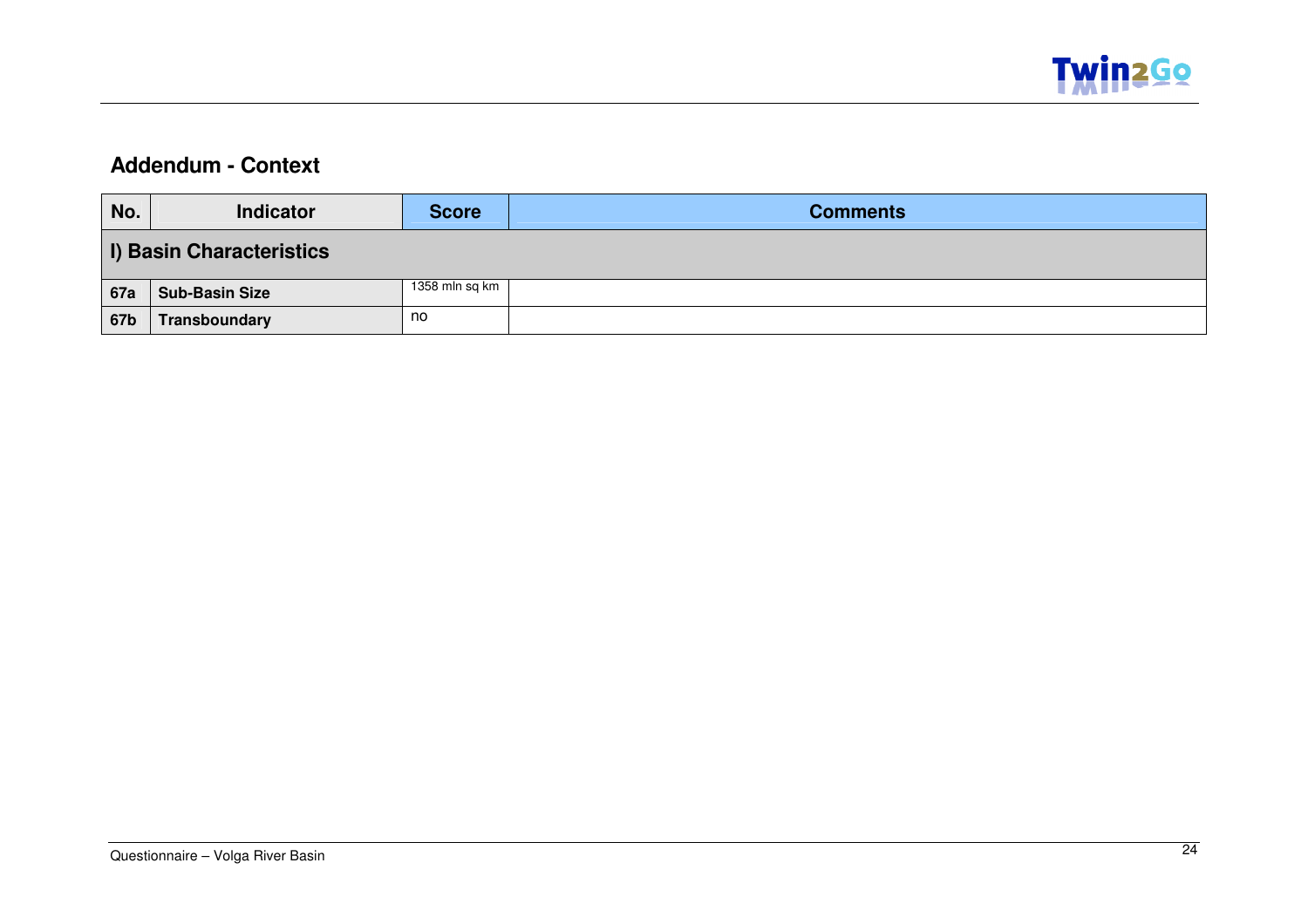

#### **Addendum - Performance**

| No. | <b>Indicator</b>                                    | <b>Score</b> | <b>Comments</b>                                                                                                                                                                                                                                                                                                                                                                                                                                                                          |
|-----|-----------------------------------------------------|--------------|------------------------------------------------------------------------------------------------------------------------------------------------------------------------------------------------------------------------------------------------------------------------------------------------------------------------------------------------------------------------------------------------------------------------------------------------------------------------------------------|
|     | I) Environmental sustainability                     |              |                                                                                                                                                                                                                                                                                                                                                                                                                                                                                          |
|     | a) State of the water resources and the environment |              |                                                                                                                                                                                                                                                                                                                                                                                                                                                                                          |
|     |                                                     | C            | The variety of original native fish species had diminished in the Volga and its tributes, and its major                                                                                                                                                                                                                                                                                                                                                                                  |
|     |                                                     |              | native species of high value, such as sturgeon, starlet, white salmon, beluga had been significantly                                                                                                                                                                                                                                                                                                                                                                                     |
|     |                                                     |              | reduced. Hydro-engineering and cascades of hydropower stations significantly affected the native                                                                                                                                                                                                                                                                                                                                                                                         |
|     |                                                     |              | conditions in spawning and breeding areas, especially for native migratory species (only two hydro-                                                                                                                                                                                                                                                                                                                                                                                      |
| 87  | <b>Aquatic biodiversity</b>                         |              | locks from 11 are equipped with the lifting facilities). Significant deformation in annual river flow                                                                                                                                                                                                                                                                                                                                                                                    |
|     |                                                     |              | distribution has negative influence. High level of poaching during 1990s had negative impacts.                                                                                                                                                                                                                                                                                                                                                                                           |
|     |                                                     |              | Today, significant attention is paid to reproducing the variety of native species: new artificial                                                                                                                                                                                                                                                                                                                                                                                        |
|     |                                                     |              | reproduction farms and breeding plants are opened. Artificial sturgeon breeding is among the key                                                                                                                                                                                                                                                                                                                                                                                         |
|     |                                                     |              | directions in restoration of its genetic fund. Other native species are being restored as well.                                                                                                                                                                                                                                                                                                                                                                                          |
| 88  | <b>Invasive exotic species</b>                      | B            | Invasive exotic species were never identified as a serious threat to the Volga itself. But the Volga-<br>Don canal and the Lower Volga are considered as a possible route for invasive species transfer<br>from the Black sea to the Caspean Sea. Recent invasion of a Ctenophore (Mnemiopsis Leidyi) into<br>the Caspian Sea may result in ecological catastrophe in this water body.<br>Another types of species Ctenophora (Beroe Ovata) was found in the Caspian Sea. In addition to |
|     |                                                     |              | Ctenophores, the medusa (Aurelia Aurita) was recently found in the Caspian. At present, it is not                                                                                                                                                                                                                                                                                                                                                                                        |
|     |                                                     |              | certain whether Beroe Ovata and Aurelia Aurita are naturalized in the Caspian Sea.                                                                                                                                                                                                                                                                                                                                                                                                       |
| 89  | Surface and groundwater<br>quality                  | B            | During the last two decades there has been the sharp decline in annual polluted water discharges<br>into the Volga basin – more than by 30%. There is a number of areas within the Volga basin where<br>the environment is still seriously stressed. Overall, however, recent monitoring results indicate that<br>while not ideal, the water quality (according to chemical and biological parameters) in the Volga is<br>better than that of the Rhine and the Elbe.                    |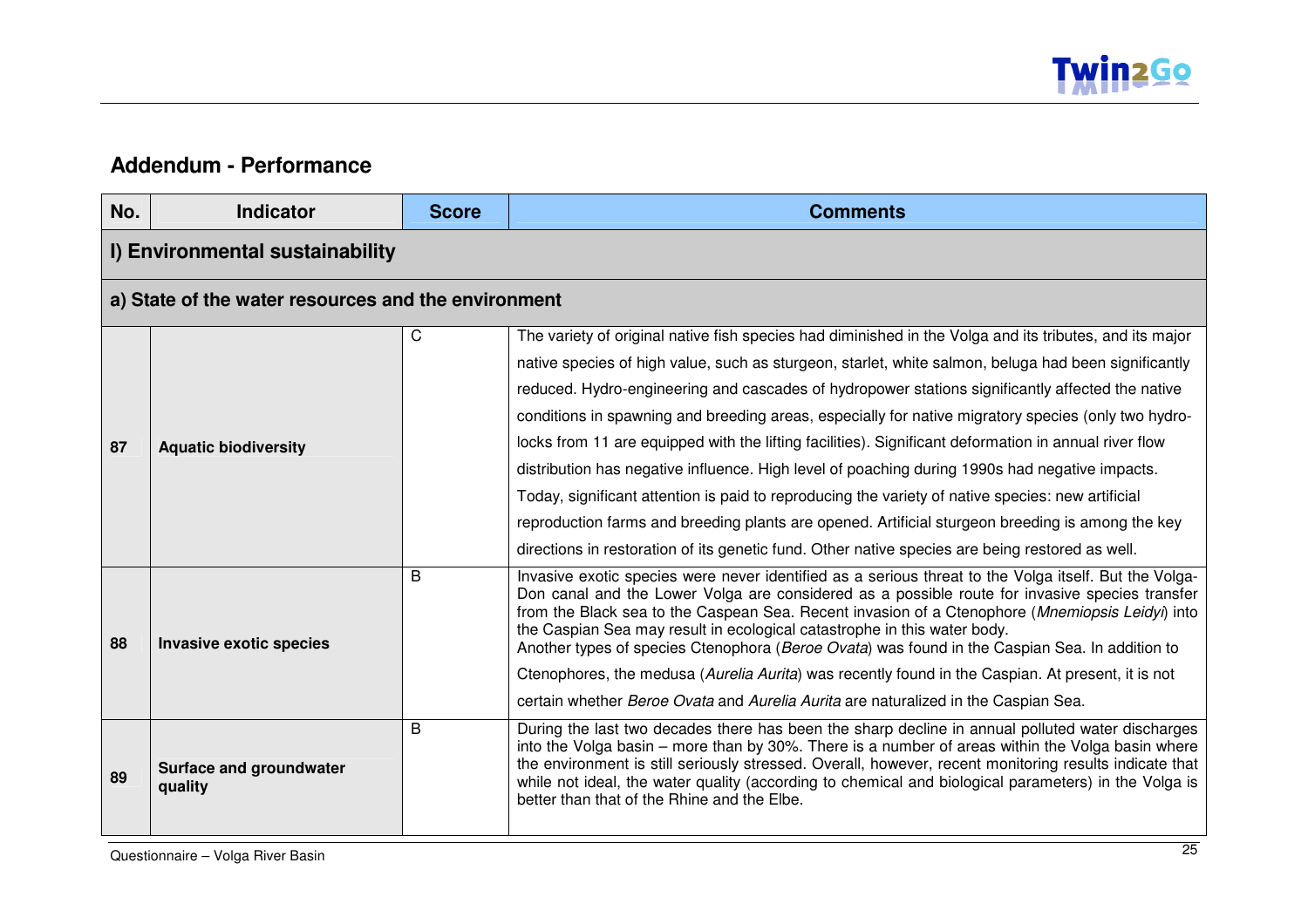

| No.                     | <b>Indicator</b>                           | <b>Score</b> | <b>Comments</b>                                                                                                                                                                                            |
|-------------------------|--------------------------------------------|--------------|------------------------------------------------------------------------------------------------------------------------------------------------------------------------------------------------------------|
| 90                      | Groundwater use                            | B            | Five main artesian basins are located within the Volga. The approved groundwater resources account for                                                                                                     |
|                         |                                            |              | 7,86 cubic km per year; they are used within sustainable yields (5,17 cubic km per year)                                                                                                                   |
| 91                      | <b>Water Exploitation Index (WEI)</b>      | A            | 1,5%. Score at national level www.FAO.org/nr/water/Aquastat/factsheets (2002)                                                                                                                              |
| b) Management practices |                                            |              |                                                                                                                                                                                                            |
| 92                      | Water allocated for aquatic<br>ecosystem   | A            | The infrastructure is usually managed and operated, and water resources are allocated throughout                                                                                                           |
|                         |                                            |              | the river basin taking into account the river basin integrated management principles; the annual                                                                                                           |
|                         |                                            |              | river water basin allocation plans are adopted, and their realisation is regularly monitored by                                                                                                            |
|                         |                                            |              | specially established basin management task teams.                                                                                                                                                         |
| 93                      | <b>Water pollution incidents</b>           | A            | The surface water pollution incidents are dealt with in a timely and appropriate fashion                                                                                                                   |
| 94                      | <b>Water quality monitoring</b>            | A            | The water quality monitoring system in the Volga reports all necessary parameters envisaged by                                                                                                             |
|                         |                                            |              | the national norms                                                                                                                                                                                         |
| 95                      |                                            | A            | The system of hydro-meteorological monitoring in the Volga is under innovation, restoration of                                                                                                             |
|                         | Hydrometeorological<br>monitoring - levels |              | multi-level monitoring infrastructure is underway today. This system was traditionally well organized<br>and coordinated, which ensured high comparability of data; unfortunately, this strong network has |
|                         |                                            |              | been dismantled during the nineties in a course of the transition period. Today, it is being restored.                                                                                                     |
|                         | Level of understanding of                  | A            | Good and adequate knowledge exists about groundwater resources recharge and withdrawals for                                                                                                                |
| 96                      | groundwater resources                      |              | management. Perspective plans for groundwater use are developed.                                                                                                                                           |